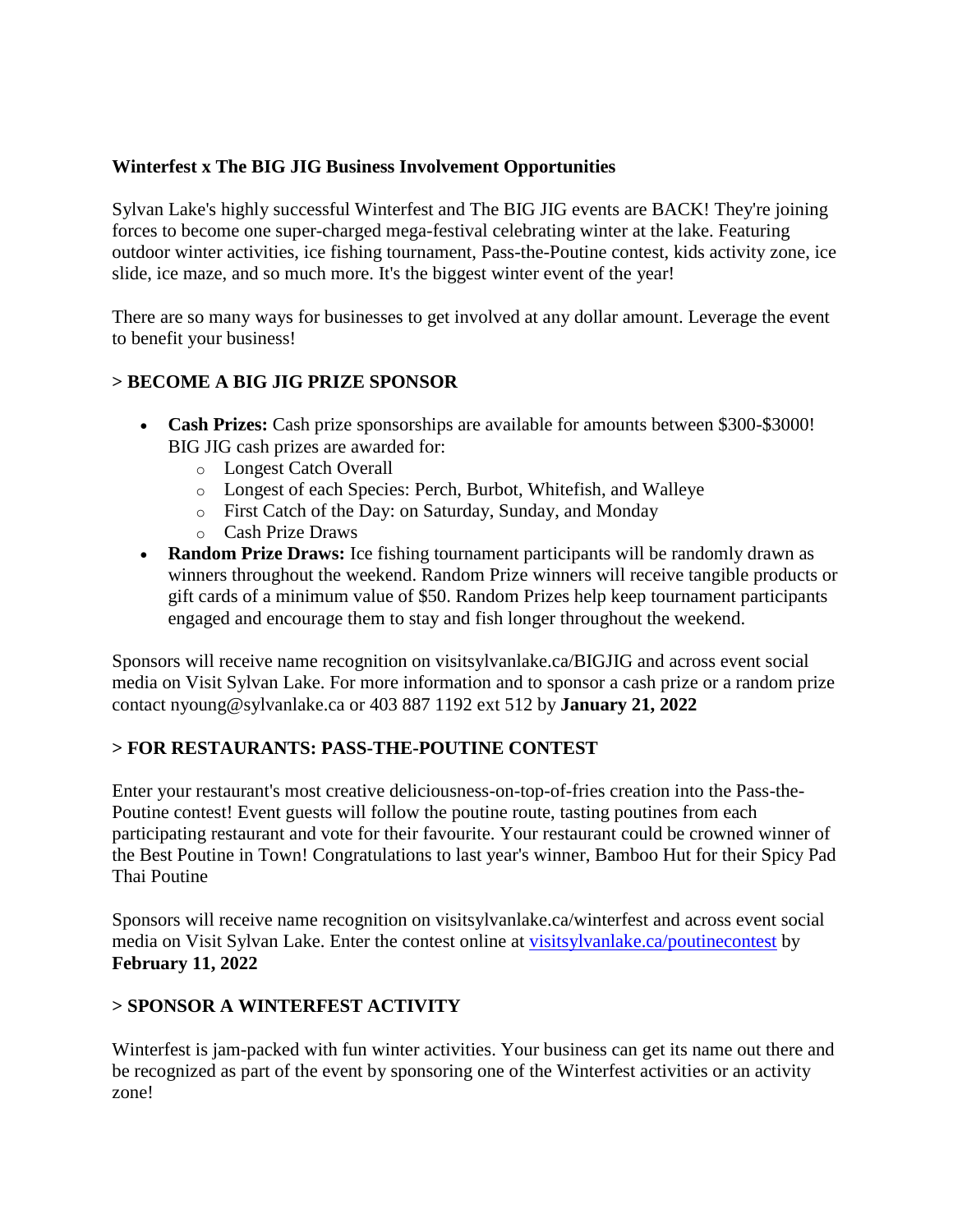Sponsors will receive name recognition on visitsylvanlake.ca/winterfest and across event social media on Visit Sylvan Lake. Sponsor logos will be featured on in-person signage at the event activity. For more information and to sponsor a Winterfest activity contact nyoung@sylvanlake.ca or 403 887 1192 ext 512 by **January 21, 2022**

# **> FOR TOURISM PARTNERS ONLY: HOST A BAND**

The Town of Sylvan Lake is looking for three restaurants or bars to host a band on Friday, Saturday, or Sunday evenings as part of the event. Live music is a great way to finish off a day of chilly winter activities paired with a warm meal and a good drink!

The Town of Sylvan Lake will reimburse accepted restaurants up to 50% of the cost of the band up to a maximum of \$400. Restaurants must be Tourism Partners before applying to host a band, and host a minimum 2 hour performance beginning between the hours of 7pm-11pm. Accepted restaurants must host a different band on a different night from other accepted restaurants. Band choice is at the option of the restaurant. First come first served. Accepted restaurants must receive a Confirmation Email specifying acceptance prior to booking a band.

Hosts will receive name recognition on visitsylvanlake.ca/winterfest and across event social media on Visit Sylvan Lake. **Registration at [visitsylvanlake.ca/bandhost](https://visitsylvanlake.ca/bandhost/) or by calling 403 887 1192 ext 527. Closes January 21, 2022.**

## **> HOST YOUR OWN THEMED EVENT**

Host your own Winterfest x The BIG JIG-themed event in your business! Your event will be included in the Winterfest x The BIG JIG event marketing, helping to drive customers to your location. Please note that single business sales events are not eligible, this opportunity is suited for activities and experiences. Reach out if you're looking for help with your event idea at nbhola@sylvanlake.ca or 403 887 1192 ext 527.

Events will be posted on visitsylvanlake.ca/winterfest and across event social media on Visit Sylvan Lake. Submit your event online at [visitsylvanlake.ca/shareevent](https://visitsylvanlake.ca/shareevent/) by **January 21, 2022**

Updated 2021-12-10

Posted 2021-12-09

\_\_\_\_\_\_\_\_\_\_\_\_\_\_\_\_\_\_\_\_\_\_\_\_\_\_\_\_\_\_\_

# **Family Skate and Sled Party Sponsorship Opportunities**

Sylvan Lake families are invited to Leader Field on January 30<sup>th</sup> sled, skate, cook some s'mores, roast hot dogs, and enjoy winter activities with Elsa, Anna, Kristoff, and Olaf from Frozen. The event typically draws about 300 people.

\_\_\_\_\_\_\_\_\_\_\_\_\_\_\_\_\_\_\_\_\_\_\_\_\_\_\_\_\_\_\_\_\_\_\_\_\_\_\_\_\_\_\_\_\_\_\_\_\_\_\_\_\_\_\_\_\_\_\_\_\_\_\_\_\_\_\_\_\_\_\_\_\_\_\_\_\_\_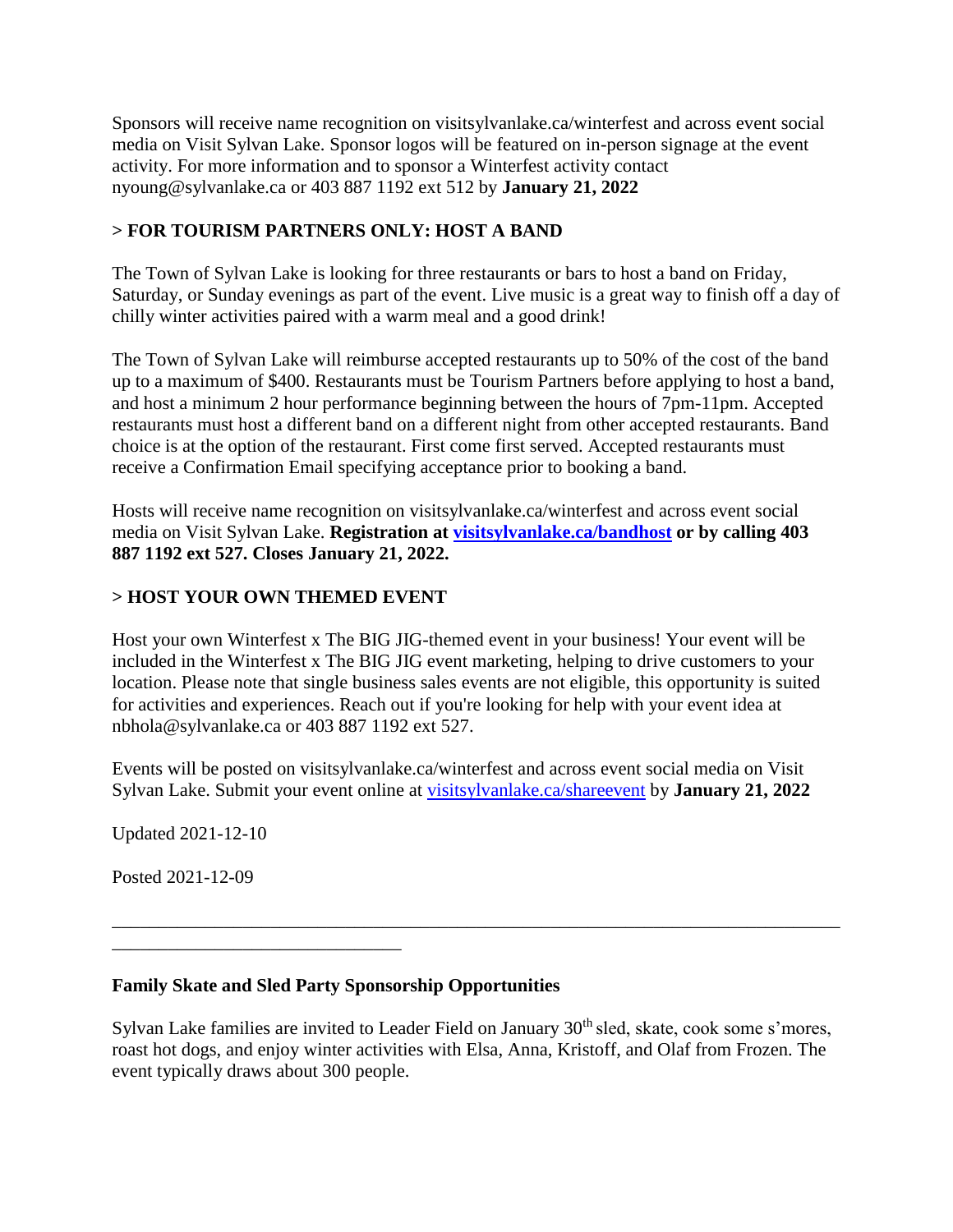**Sponsorship:** Opportunities to get involved include sponsoring/donating event supplies including cups, lids, sugar packets, stir sticks, creamer, s'mores kit supplies, and hot dog roasting supplies.

**Sponsorship Recognition:** Name recognition in the Facebook event and tagged event social media through the Town of Sylvan Lake Recreation page.

For questions and to sponsor, reach out to nyoung@sylvanlake.ca or 403 887 1192 ext 512 by **January 14, 2022**

2021-12-09

\_\_\_\_\_\_\_\_\_\_\_\_\_\_\_\_\_\_\_\_\_\_\_\_\_\_\_\_\_\_\_

### **Lap the Lake Sponsorship Opportunities**

The Lap the Lake Challenge raises awareness for Mental Health issues and raises money for local charities. Participants are encouraged to track their total distance walked from January 24<sup>th</sup>-February  $22<sup>nd</sup>$ . At the end of the 30 days, participants will submit proof of their efforts to be entered to win one of three amazing prizes. Last year, Sylvan Lakers walked a total of 4,171 kms and raised just over \$8000!

\_\_\_\_\_\_\_\_\_\_\_\_\_\_\_\_\_\_\_\_\_\_\_\_\_\_\_\_\_\_\_\_\_\_\_\_\_\_\_\_\_\_\_\_\_\_\_\_\_\_\_\_\_\_\_\_\_\_\_\_\_\_\_\_\_\_\_\_\_\_\_\_\_\_\_\_\_\_

**Sponsorship:** Three prize sponsorship opportunities are available! Sponsors are asked to donate gift cards or tangible prizes valued at \$200. Sponsorships are first come first served.

Sponsors will receive:

- Name recognition and tagged in the Facebook Event
- Name recognition on the Lap the Lake pledge forms
- Name recognition and tagged on Lap the Lake social media posts from the Town of Sylvan Lake Recreation page

For more information or to sponsor contact nyoung@sylvanlake.ca or 403 887 1192 ext 512 by **January 6, 2022.**

\_\_\_\_\_\_\_\_\_\_\_\_\_\_\_\_\_\_\_\_\_\_\_\_\_\_\_\_\_\_\_\_\_\_\_\_\_\_\_\_\_\_\_\_\_\_\_\_\_\_\_\_\_\_\_\_\_\_\_\_\_\_\_\_\_\_\_\_\_\_\_\_\_\_\_\_\_\_

Updated 2021-12-10

Posted 2021-12-09

**Shop Local Campaigns and Holiday Gift Guide**

\_\_\_\_\_\_\_\_\_\_\_\_\_\_\_\_\_\_\_\_\_\_\_\_\_\_\_\_\_\_\_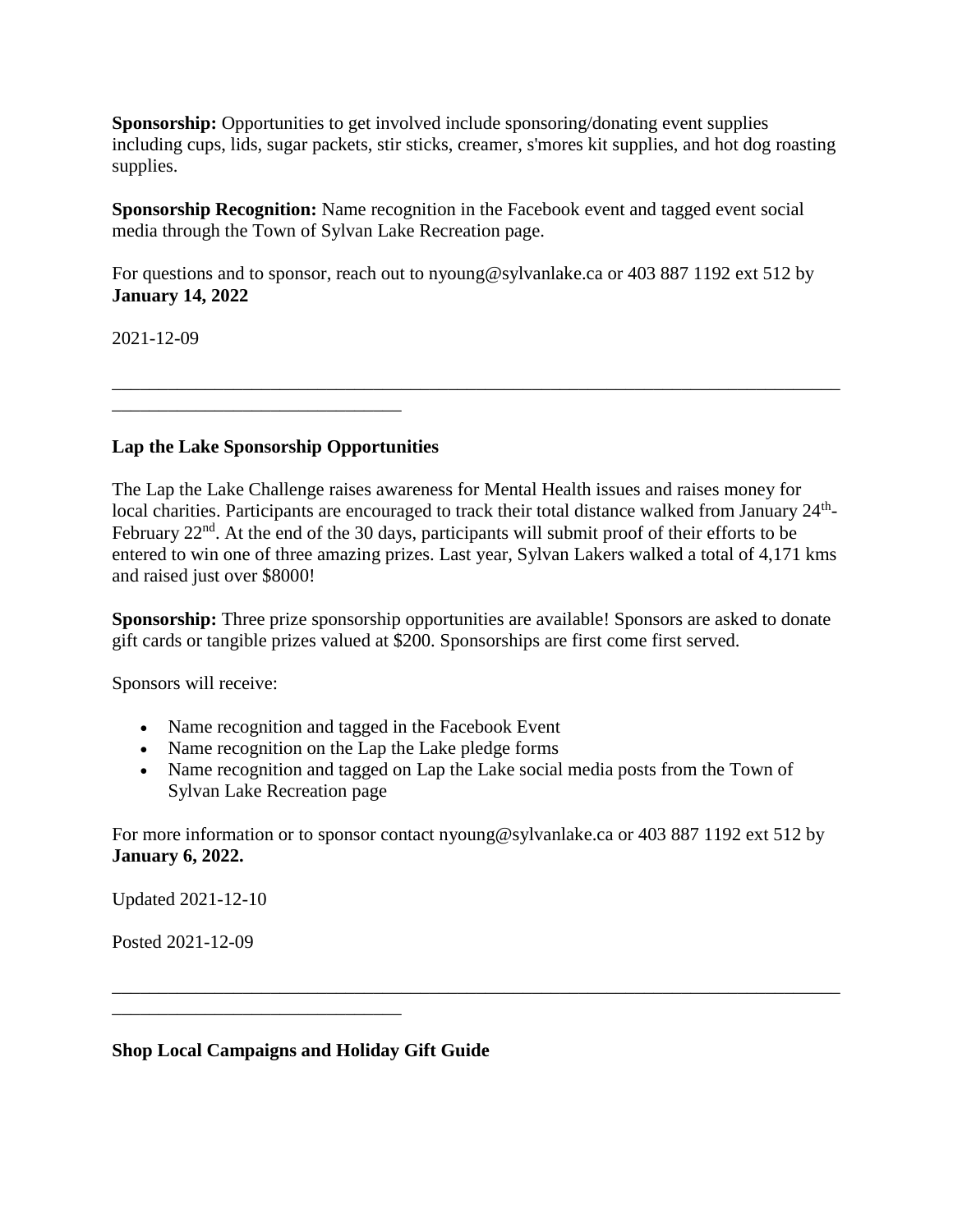Shopping local matters. Dollars spent in our community have a greater tendency to recirculate, creating jobs, prosperity, attracting investment, and creating economic growth. Check out and be involved in the initiatives below.

## **From the Chamber of Commerce:**

\_\_\_\_\_\_\_\_\_\_\_\_\_\_\_\_\_\_\_\_\_\_\_\_\_\_\_\_\_\_\_

- [Fistfuls of Fall Cash:](https://www.sylvanlakechamber.com/fistfulsofcash) Funded by the WCD Committee, a total of \$3,000 is being given away to downtown shoppers with weekly escalating prizes
- [Our Town](https://www.youtube.com/watch?v=-jwn_xmU2ws) video project is out now! Check it out and share

# **From Visit Sylvan Lake:**

- Visit Sylvan Lake will be promoting "Shop Lo-ho-ho-cal" for the second year in a row
- Get on our Gift Guide! When you post on social media about the great gift ideas you have in store, tag @visitsylvanlake. Those posts will be reshared and saved to a Gift Guide Instagram highlight. \*Please note this initiative is run over Instagram only

\_\_\_\_\_\_\_\_\_\_\_\_\_\_\_\_\_\_\_\_\_\_\_\_\_\_\_\_\_\_\_\_\_\_\_\_\_\_\_\_\_\_\_\_\_\_\_\_\_\_\_\_\_\_\_\_\_\_\_\_\_\_\_\_\_\_\_\_\_\_\_\_\_\_\_\_\_\_

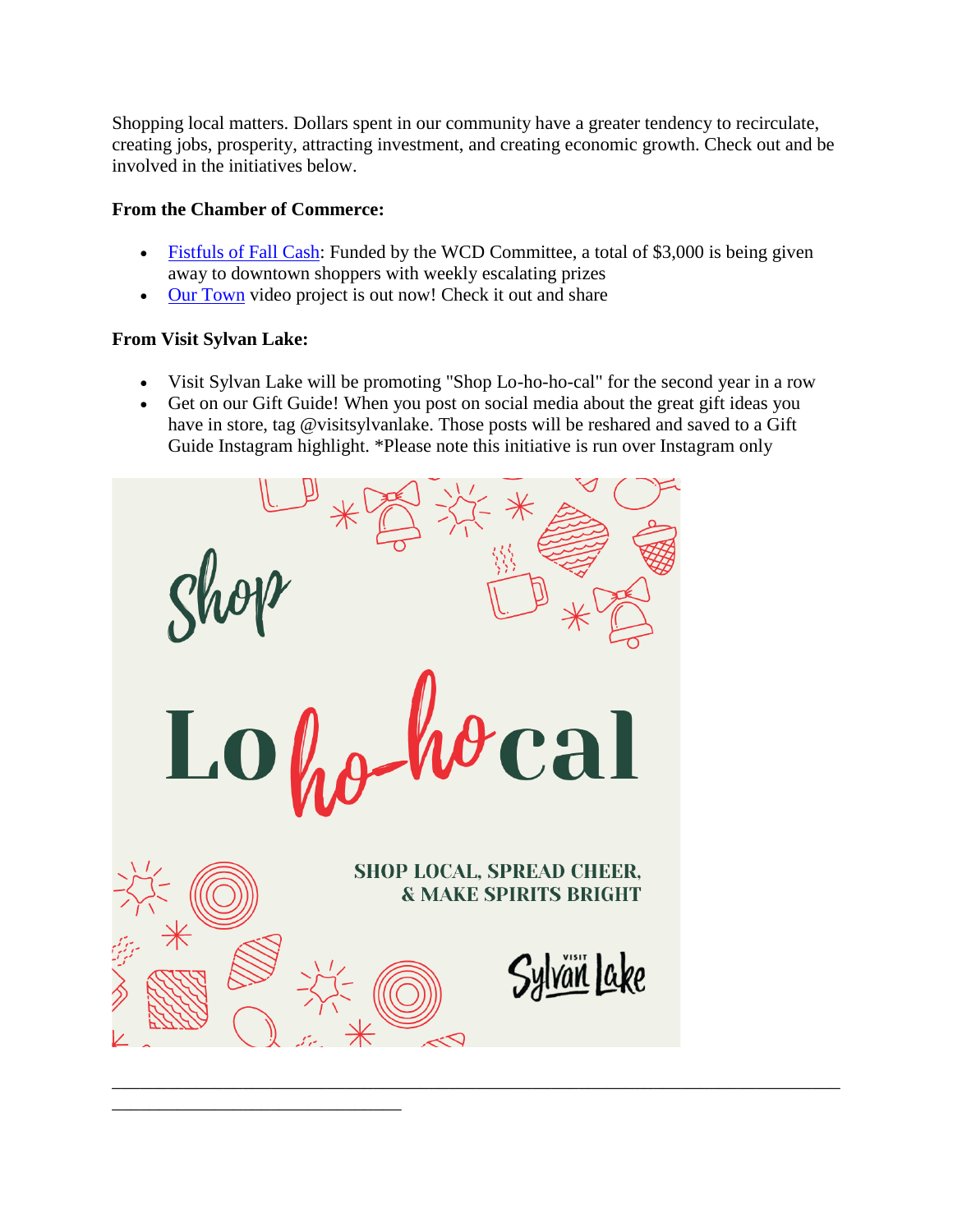### **Summer Advertising Assets Unveiled**

\_\_\_\_\_\_\_\_\_\_\_\_\_\_\_\_\_\_\_\_\_\_\_\_\_\_\_\_\_\_\_

Photo and Video advertising assets were captured by photographer and videographer Dusty Cressey during the summer of 2021.

Funded by the Travel Alberta Cooperative Investment Grant, these assets will be used to help market Sylvan Lake as a destination for summer tourism.

Businesses used as locations for filming were selected by the videographer to fit the mood of their vision. Thank you to all the businesses who participated!

The Town of Sylvan Lake regularly takes photography and videography to maintain an updated database of imagery for advertisement, website, and social media uses. Opportunities to be involved in similar projects will be posted under the "Business Involvement Opportunities" section of this webpage.

2021-11-19

**Winter and Shoulder Season Tourism Toolkit | Tourism INdustry Association of Canada**

\_\_\_\_\_\_\_\_\_\_\_\_\_\_\_\_\_\_\_\_\_\_\_\_\_\_\_\_\_\_\_\_\_\_\_\_\_\_\_\_\_\_\_\_\_\_\_\_\_\_\_\_\_\_\_\_\_\_\_\_\_\_\_\_\_\_\_\_\_\_\_\_\_\_\_\_\_\_

The TIAC has unveiled a Toolkit for thinking about and developing winter and shoulder season tourism products.

Alberta winters are long lasting and present an opportunity to create unique tourism products that celebrate the season.

For assistance with developing off-season activities for your business, check out the Toolkit below or get in touch with us for other resources such as personalized assistance directly from Travel Alberta.

## > **[Winter and Shoulder Season Tourism Toolkit](https://ecehub.tiac-aitc.ca/en/resource/winter-shoulder-season-national-toolkit/)**

\_\_\_\_\_\_\_\_\_\_\_\_\_\_\_\_\_\_\_\_\_\_\_\_\_\_\_\_\_\_\_

2021-10-29

**ClearThink Business Coaching Program | Spaces Still Available**

The ClearThink Coaching Program connects business owners and managers in the Town of Sylvan Lake with a professional Certified Management Consultant (CMC) for one-on-one business coaching and advice to help businesses take the next best step forward as they navigate forward.

\_\_\_\_\_\_\_\_\_\_\_\_\_\_\_\_\_\_\_\_\_\_\_\_\_\_\_\_\_\_\_\_\_\_\_\_\_\_\_\_\_\_\_\_\_\_\_\_\_\_\_\_\_\_\_\_\_\_\_\_\_\_\_\_\_\_\_\_\_\_\_\_\_\_\_\_\_\_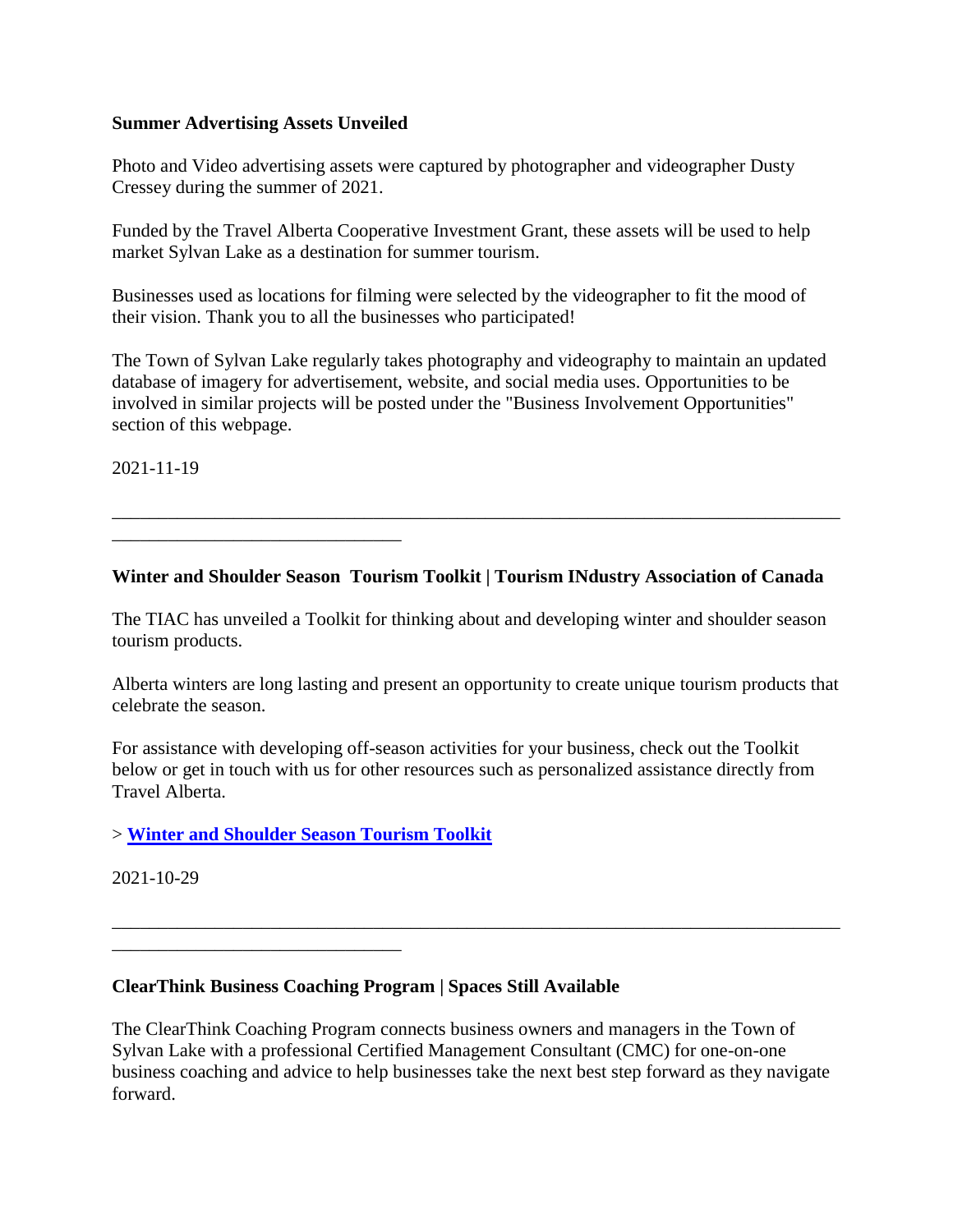The Program has garnered international attention, winning a National Championship Honors and International Constantinus Award Silver Medal from the International Council of Management Consultants.

# **[> Read more about the ClearThink Program here](https://www.cmc-canada.ca/Coaching-Program-Sylvan-Lake-Alberta)**

### **Register for ClearThink Coaching today - space still available! Contact Economic Development Officer, Amanda Mercer, at amercer@sylvanlake.ca or 403 887 2141**

2021-10-13

\_\_\_\_\_\_\_\_\_\_\_\_\_\_\_\_\_\_\_\_\_\_\_\_\_\_\_\_\_\_\_

## **Twinkle Tours | Decorate for the Holidays**

Twinkle Tours is back for the second year in a row with an interactive online map of all the best holiday lights and displays across Sylvan Lake! Join in in the holiday fun by decorating the outside of your business with lights, wreaths, Christmas trees, ornaments, logs, or anything else that will draw attention from passersby, and register on the Twinkle Tour map! The complete map will be available online throughout the holidays.

\_\_\_\_\_\_\_\_\_\_\_\_\_\_\_\_\_\_\_\_\_\_\_\_\_\_\_\_\_\_\_\_\_\_\_\_\_\_\_\_\_\_\_\_\_\_\_\_\_\_\_\_\_\_\_\_\_\_\_\_\_\_\_\_\_\_\_\_\_\_\_\_\_\_\_\_\_\_

Decorating your storefront also lets people know that your store is a holiday shopping destination they can't miss!

The Twinkle Tour Map will be live from Dec 15 - Jan 15.

## **> Register your decorated storefront to be on the Twinkle Tour Map at [sylvanlake.ca/twinkletours](https://forms.sylvanlake.ca/Events/TwinkleTour) by December 9!**

2021-11-02

## **Winter Village Sponsorships**

\_\_\_\_\_\_\_\_\_\_\_\_\_\_\_\_\_\_\_\_\_\_\_\_\_\_\_\_\_\_\_

The 2021 official Lighting of the Winter Village will take place on November 27 during Light up the Lake!

\_\_\_\_\_\_\_\_\_\_\_\_\_\_\_\_\_\_\_\_\_\_\_\_\_\_\_\_\_\_\_\_\_\_\_\_\_\_\_\_\_\_\_\_\_\_\_\_\_\_\_\_\_\_\_\_\_\_\_\_\_\_\_\_\_\_\_\_\_\_\_\_\_\_\_\_\_\_

The Winter Village is put together by a committee of volunteers and dedicated sponsors. The Pier is lit up annually from December to March, attracting traffic to the downtown area and complementing winter and holiday activities at the lake, creating a unique winter attraction.

Businesses can get involved through sponsorships! For as little as \$100, sponsor a winter weekend bonfire night in the Winter Village.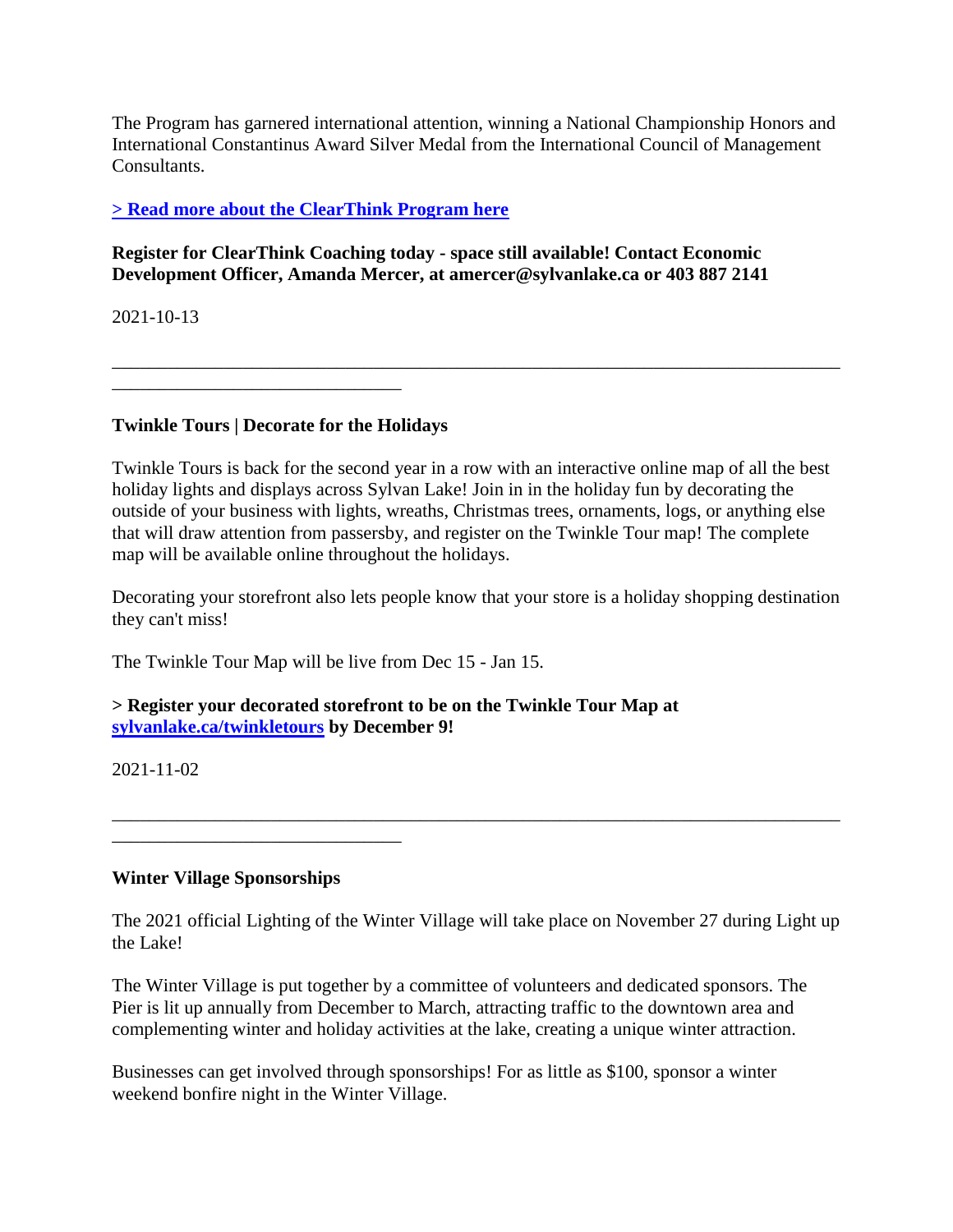> For more info on sponsoring, see [facebook.com/sylvanlakewintervillage](https://www.facebook.com/sylvanlakewintervillage)

2021-11-02

### **Register a Float for the Santa Claus Parade**

\_\_\_\_\_\_\_\_\_\_\_\_\_\_\_\_\_\_\_\_\_\_\_\_\_\_\_\_\_\_\_

The Santa Claus Parade is part of the Light Up the Lake holiday festivities taking place on Saturday, November 27.

The parade starts at 5pm, winding its way from 47 Avenue into downtown ending at Lakeshore Drive and 46 Street. Followed by fireworks and the Lighting of the Winter Village, it's a can't miss holiday event in Sylvan Lake.

\_\_\_\_\_\_\_\_\_\_\_\_\_\_\_\_\_\_\_\_\_\_\_\_\_\_\_\_\_\_\_\_\_\_\_\_\_\_\_\_\_\_\_\_\_\_\_\_\_\_\_\_\_\_\_\_\_\_\_\_\_\_\_\_\_\_\_\_\_\_\_\_\_\_\_\_\_\_

All parade entry types (vehicles, towed floats, walking groups, etc.) must pre-register for the parade **by November 24 at 4pm** via online form or by contacting the NexSource Centre reception desk at 403 887 1192.

**> Register your float online at [visitsylvanlake.ca/paraderegistration](https://visitsylvanlake.ca/paraderegistration/)**

2021-11-01

## **What We Heard | Q3 2021 Partnership Survey**

\_\_\_\_\_\_\_\_\_\_\_\_\_\_\_\_\_\_\_\_\_\_\_\_\_\_\_\_\_\_\_

Feedback from Tourism Partners provides input into Town of Sylvan Lake tourism initiatives and strategies. Here's what we heard from Tourism Partners from the Q3 2021 Survey:

\_\_\_\_\_\_\_\_\_\_\_\_\_\_\_\_\_\_\_\_\_\_\_\_\_\_\_\_\_\_\_\_\_\_\_\_\_\_\_\_\_\_\_\_\_\_\_\_\_\_\_\_\_\_\_\_\_\_\_\_\_\_\_\_\_\_\_\_\_\_\_\_\_\_\_\_\_\_

- Centennial Street businesses are taking initiative to connect together. Low Centennial Street traffic; businesses benefit from events that take place on Centennial or nearby streets.
- suggested creation of a shopping/dining map
- trends in the market include a decline in traffic as the off-season sets in
- seeing an uptick in ladies outings shopping and dining, golfing trips, sporting events, etc. with most coming from the Calgary and Edmonton area
- greater clarification on how to access being involved in Town initiatives is needed, particularly as it relates to events
- businesses are finding value in Visit Sylvan Lake re-sharing their content

#### **> the next survey for Q4 2021 will be made available at the end of the year on this page**

2021-10-20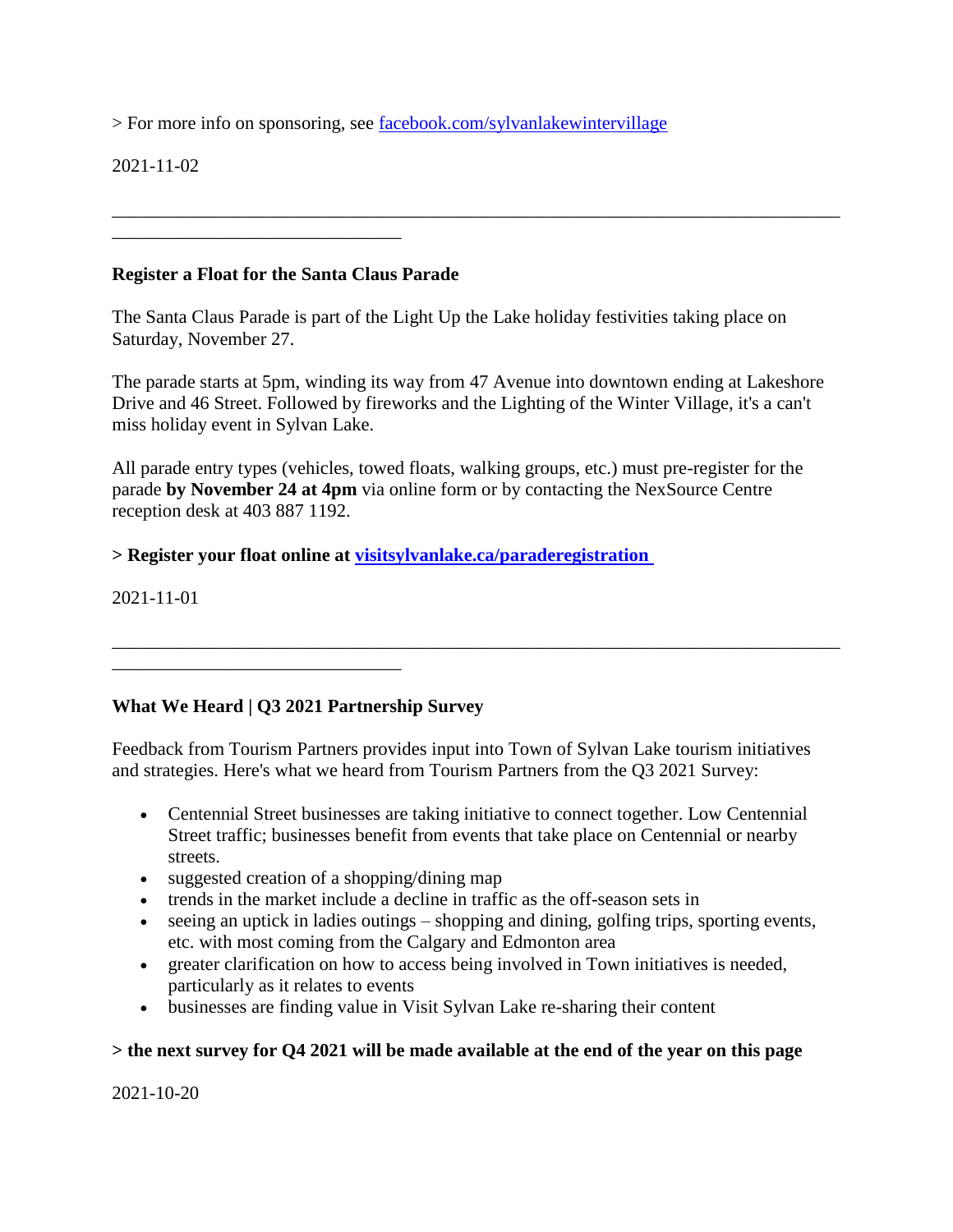# **Share Your Feedback | Q3 Partnership Survey (July – September 2021):**

Let us know how your business experienced the last quarter, what you'd like to see in future and share feedback on Town of Sylvan Lake tourism initiatives. This brief survey lets you share your thoughts from the July 1 – September 30 2021 quarter. The online **survey closes on October 17. [Click here to take the online survey](https://forms.office.com/Pages/ResponsePage.aspx?id=YLfQc7D-1USdye4EPLb3nO7OlnmnNwBDqskK61kgOxBUM0ZXWUNTV0Y2M1NEUE9KMkpXWElVWEdYVi4u)**

\_\_\_\_\_\_\_\_\_\_\_\_\_\_\_\_\_\_\_\_\_\_\_\_\_\_\_\_\_\_\_\_\_\_\_\_\_\_\_\_\_\_\_\_\_\_\_\_\_\_\_\_\_\_\_\_\_\_\_\_\_\_\_\_\_\_\_\_\_\_\_\_\_\_\_\_\_\_

\_\_\_\_\_\_\_\_\_\_\_\_\_\_\_\_\_\_\_\_\_\_\_\_\_\_\_\_\_\_\_\_\_\_\_\_\_\_\_\_\_\_\_\_\_\_\_\_\_\_\_\_\_\_\_\_\_\_\_\_\_\_\_\_\_\_\_\_\_\_\_\_\_\_\_\_\_\_

2021-10-05

### **Downtown and Fall Décor**

\_\_\_\_\_\_\_\_\_\_\_\_\_\_\_\_\_\_\_\_\_\_\_\_\_\_\_\_\_\_\_

\_\_\_\_\_\_\_\_\_\_\_\_\_\_\_\_\_\_\_\_\_\_\_\_\_\_\_\_\_\_\_

\_\_\_\_\_\_\_\_\_\_\_\_\_\_\_\_\_\_\_\_\_\_\_\_\_\_\_\_\_\_\_

As a result of suggestions provided in the Q2 2021 Quarterly Survey by Tourism Partners, the Town of Sylvan Lake was able to install "downtown" district flags on the light poles on Centennial Street in early August.

Fall décor will be back starting late September to mid-November with straw bales and cornstalks along the downtown streets.

Keep an eye out for the Pumpkin House to reappear in Lions Park for the second year in early October, and the Pumpkin Trail starting November 1!

**Be a part of the magic!** Decorate your storefront's windows, doors, and exteriors will fall items like leaves, wreaths, pinecones, pumpkins and squash, and more!

\_\_\_\_\_\_\_\_\_\_\_\_\_\_\_\_\_\_\_\_\_\_\_\_\_\_\_\_\_\_\_\_\_\_\_\_\_\_\_\_\_\_\_\_\_\_\_\_\_\_\_\_\_\_\_\_\_\_\_\_\_\_\_\_\_\_\_\_\_\_\_\_\_\_\_\_\_\_

2021-08-20

## **Town of Sylvan Lake receives Travel Alberta Cooperative Investment Grant**

The Town of Sylvan Lake applied for Travel Alberta's spring intake of the Cooperative Investment Program grant and was awarded \$40,000 towards marketing initiatives.

Between July 2021 - March 2022, the funds will be used for destination marketing activities which may include all or some of the following: creative agency expertise, seasonal videography assets, seasonal photography, featured activity videography assets, influencer campaigns, social media advertising dollars, radio advertising campaigns.

2021-08-20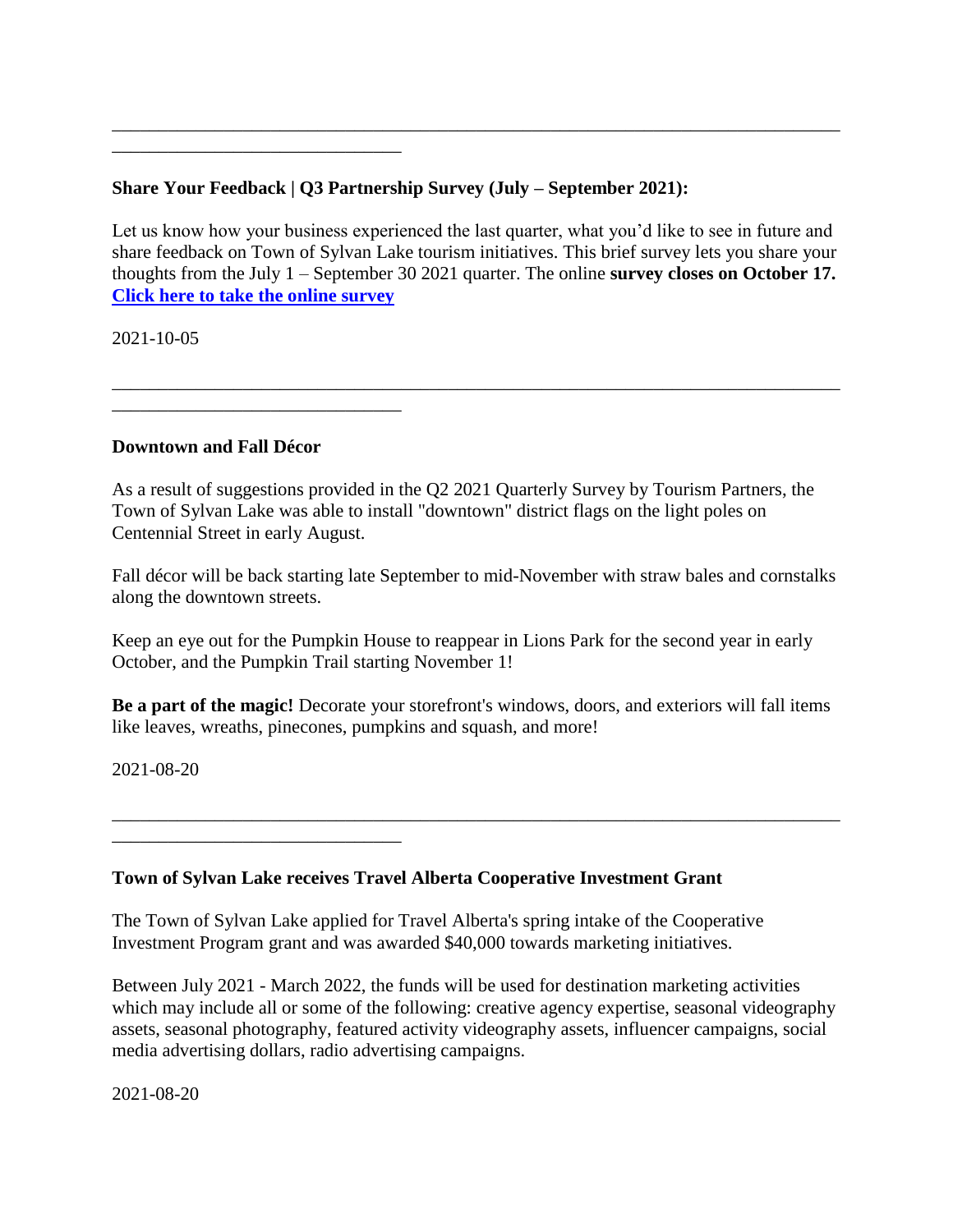# **CulinART! | Here's how it went**

\_\_\_\_\_\_\_\_\_\_\_\_\_\_\_\_\_\_\_\_\_\_\_\_\_\_\_\_\_\_\_

# **UPDATE: The previously reported \$4,933 spent by CulinART! guests has been updated to \$5,379**

\_\_\_\_\_\_\_\_\_\_\_\_\_\_\_\_\_\_\_\_\_\_\_\_\_\_\_\_\_\_\_\_\_\_\_\_\_\_\_\_\_\_\_\_\_\_\_\_\_\_\_\_\_\_\_\_\_\_\_\_\_\_\_\_\_\_\_\_\_\_\_\_\_\_\_\_\_\_

Thank you to all the restaurants and artists who made CulinART! so fantastic.

- 5 local artists exhibited at CulinART!
- 11 local restaurants on the downtown walking route participated
- 27 unique culinary items were created for guests to sample
- Approximately 140 guests attended CulinART!
- \$5,379 was spent by CulinART! guests on food samples
- Julie of @calgary.foodie on Instagram was able to attend and post about her experience. See her [social media post](https://www.instagram.com/p/CT3DXMnP8Jq/) here and her [Instagram reel here](https://www.instagram.com/reel/CT3Bg-Lgofm/)

#### **We'd love to hear from you! Share your feedback:**

Share your feedback on CulinART! and what worked and didn't work so well for your business. Feedback helps the Town of Sylvan Lake improve the event for the next year

\_\_\_\_\_\_\_\_\_\_\_\_\_\_\_\_\_\_\_\_\_\_\_\_\_\_\_\_\_\_\_\_\_\_\_\_\_\_\_\_\_\_\_\_\_\_\_\_\_\_\_\_\_\_\_\_\_\_\_\_\_\_\_\_\_\_\_\_\_\_\_\_\_\_\_\_\_\_

#### **[> Click here to share your feedback with us](https://visitsylvanlake.ca/culinartfeedback/)**

2021-09-20

Updated 2021-10-04

\_\_\_\_\_\_\_\_\_\_\_\_\_\_\_\_\_\_\_\_\_\_\_\_\_\_\_\_\_\_\_

### **Inventures OutBound Conference Live Stream | Sept 22-24 | 10am -1:30pm**

### **UPDATE: The Inventures OutBound Conference has been cancelled by conference organizers. both the live event in Calgary and the streaming in Sylvan Lake will not be taking place**

Join us for #InventuresOutbound2021 September 22 - 24! Come together at the NexSource Centre Viewpoint Lounge for this exciting networking and training event. Together, watch live streams of the best of Inventures Outbound 2021 direct from the conference floor in Calgary. Don't miss the opportunity to share, learn and be inspired by global thought leaders. The Town of Sylvan Lake Economic Development is proud to offer this curated selection of sessions from the conference for free!

For speaker schedule and more info, [click here](https://www.sylvanlake.ca/Modules/News/index.aspx?page=3&newsId=a95d4032-ba12-4fb6-9c9f-e518e3ec16d8)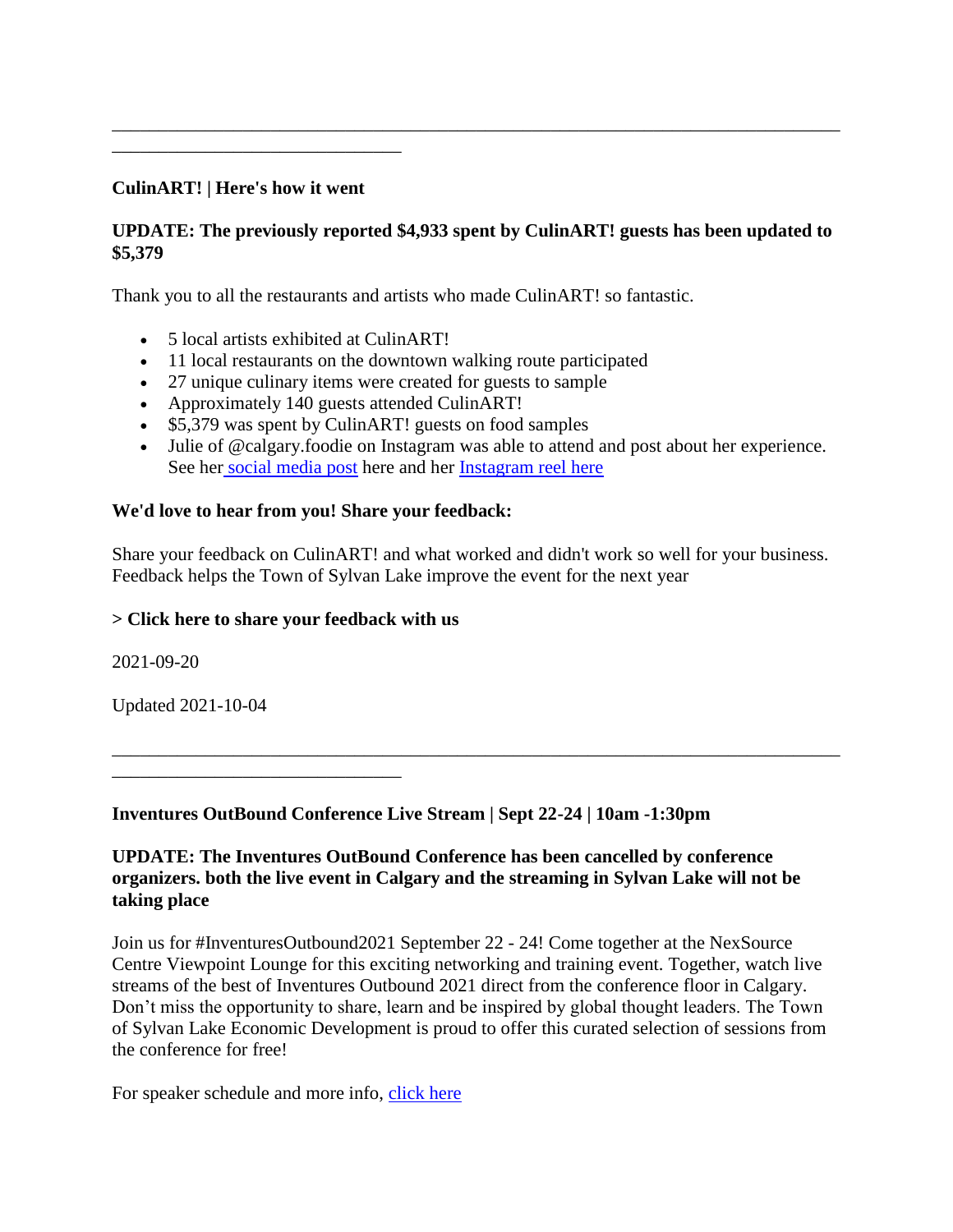#### 2021-09-15

Updated: 2021-09-20

### **September Business Involvement Opportunities**

\_\_\_\_\_\_\_\_\_\_\_\_\_\_\_\_\_\_\_\_\_\_\_\_\_\_\_\_\_\_\_

\_\_\_\_\_\_\_\_\_\_\_\_\_\_\_\_\_\_\_\_\_\_\_\_\_\_\_\_\_\_\_

Fall is coming up fast! We're excited for our regular line-up of special events return, along with new opportunities for businesses to be involved with Town of Sylvan Lake tourism initiatives. Download the full list of September Involvement Opportunities here 2021-08-17

\_\_\_\_\_\_\_\_\_\_\_\_\_\_\_\_\_\_\_\_\_\_\_\_\_\_\_\_\_\_\_\_\_\_\_\_\_\_\_\_\_\_\_\_\_\_\_\_\_\_\_\_\_\_\_\_\_\_\_\_\_\_\_\_\_\_\_\_\_\_\_\_\_\_\_\_\_\_

\_\_\_\_\_\_\_\_\_\_\_\_\_\_\_\_\_\_\_\_\_\_\_\_\_\_\_\_\_\_\_\_\_\_\_\_\_\_\_\_\_\_\_\_\_\_\_\_\_\_\_\_\_\_\_\_\_\_\_\_\_\_\_\_\_\_\_\_\_\_\_\_\_\_\_\_\_\_

### **Lakeshore Drive Beachfront Dining Experience Video**

This video project aimed to show the unique beachfront dining experience and "patio life" of Sylvan Lake. To maximize the value of this project, influencer Roxanne of Red Deer Eats and Jonah and Graham of Local Jems participated in creating social media buzz and producing a video in June 2021. This project was funded as part of the awarded Travel Alberta Cooperative Investment Program grant.

Red Deer Eats posted about each restaurant on her social media feeds and shared the posts to her stories on July and August long weekends. Visit Sylvan Lake reposted her posts on its own channels. [See the posts here](https://www.instagram.com/reddeereats/)

Local Jems created an experience video that will be used to advertise the destination in future through paid social media advertising. [See the videos here](https://www.instagram.com/local_jems/)

Visit Sylvan Lake will share the video again in time for September long weekend on its social media feeds.

1.

Local Jems also conducted long-form interviews beyond the deliverables of the project. This content is an excellent fit for CulinART! and will be released in September in conjunction with the event.

Creatives always maintain a degree of independence with the exact content that is created. Both Red Dere Eats and Local Jems went above and beyond in creating awesome content that represented the unique beachfront patio experience in Sylvan Lake!

The Travel Alberta Cooperative Investment Grant will fund additional video asset projects for destination marketing.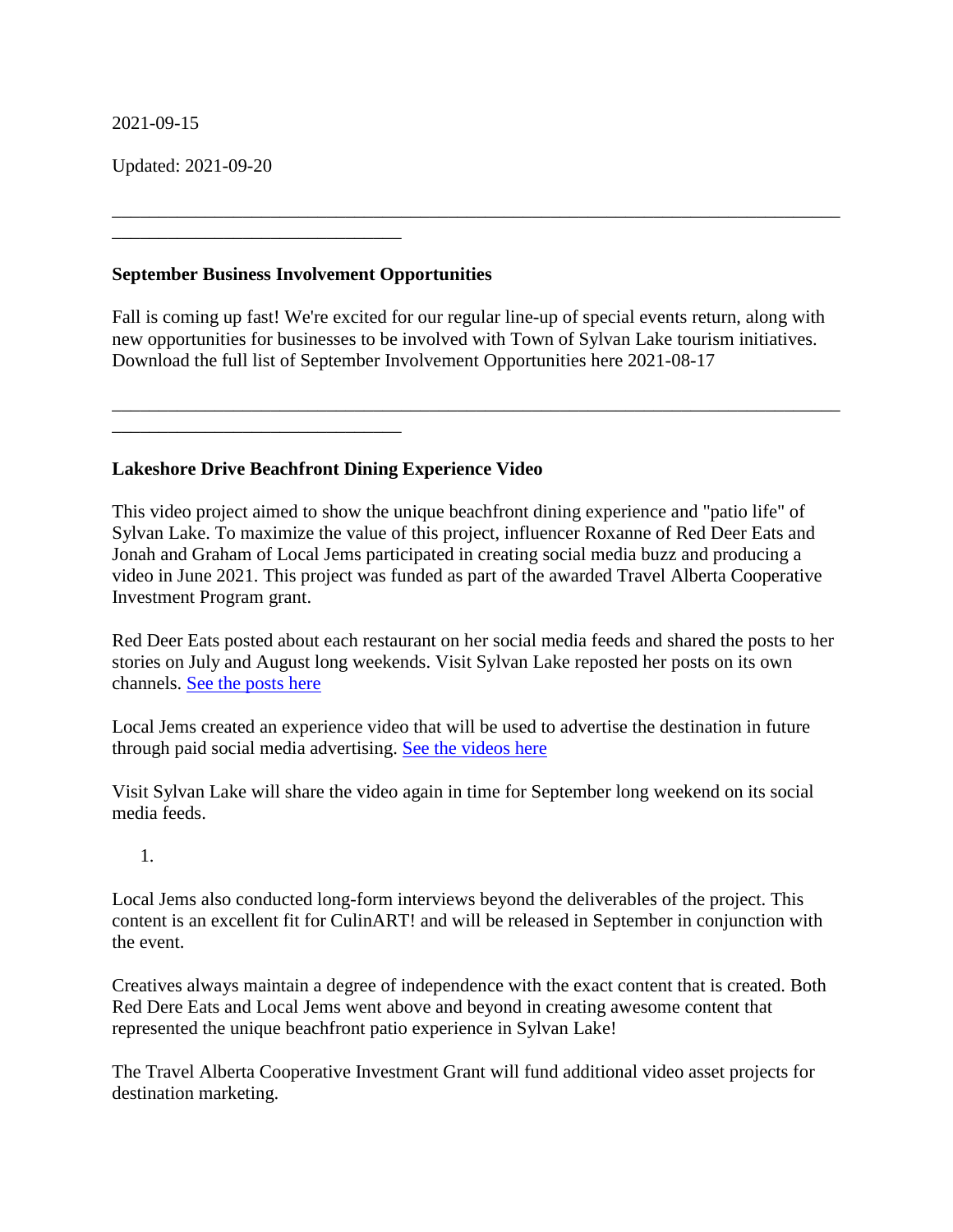#### 2021-08-30

#### **Tourism Relief Grant | Government of Canada**

\_\_\_\_\_\_\_\_\_\_\_\_\_\_\_\_\_\_\_\_\_\_\_\_\_\_\_\_\_\_\_

The Tourism Relief Fund, supports tourism businesses and organizations in adapting their operations to meet public health requirements while investing in products and services to facilitate their future growth.

\_\_\_\_\_\_\_\_\_\_\_\_\_\_\_\_\_\_\_\_\_\_\_\_\_\_\_\_\_\_\_\_\_\_\_\_\_\_\_\_\_\_\_\_\_\_\_\_\_\_\_\_\_\_\_\_\_\_\_\_\_\_\_\_\_\_\_\_\_\_\_\_\_\_\_\_\_\_

With a budget of \$500 million over two years (ending March 31, 2023), including \$50 million specifically dedicated to Indigenous tourism initiatives, and \$15 million for national initiatives, this fund aims to position Canada as a destination of choice when domestic and international travel is once again safe by:

- empowering tourism operators to create new or enhance existing tourism experiences and products to attract more local and domestic visitors
- helping the sector reposition itself to welcome international visitors by offering the best Canadian tourism experiences we have to offer the world

For more information, please see the **Tourism Relief Fund (TRF)** Application Guide

**Local Area Office** for questions about your project or idea related to the grant: Reach out to Kelly Kierluk, General Manager of [Community Futures Central Alberta](http://central.albertacf.com/) at 403 342 2055

**We're here to help!** The Town of Sylvan Lake is available to chat with you about your application and would love to see some of these funds supporting our community. The Town of Sylvan Lake may be able to provide letters of support for your application or assistance with describing the economic benefit your project could bring to Sylvan Lake. Reach out to [Amanda](_wp_link_placeholder)  [Mercer, Economic Development Officer.](_wp_link_placeholder)

\_\_\_\_\_\_\_\_\_\_\_\_\_\_\_\_\_\_\_\_\_\_\_\_\_\_\_\_\_\_\_\_\_\_\_\_\_\_\_\_\_\_\_\_\_\_\_\_\_\_\_\_\_\_\_\_\_\_\_\_\_\_\_\_\_\_\_\_\_\_\_\_\_\_\_\_\_\_

2021-07-13

## **Quarterly Partnership Survey for Q2**

\_\_\_\_\_\_\_\_\_\_\_\_\_\_\_\_\_\_\_\_\_\_\_\_\_\_\_\_\_\_\_

You're invited to participate in the Quarterly Partnership Survey and take this opportunity to share with us what things look like from your business' perspective and how your business is being impacted. Your responses help us have an eye on the tourism industry from the business perspective in Sylvan Lake.

#### **Share your feedback in the Q2 Partnership Survey (April – June 2021):**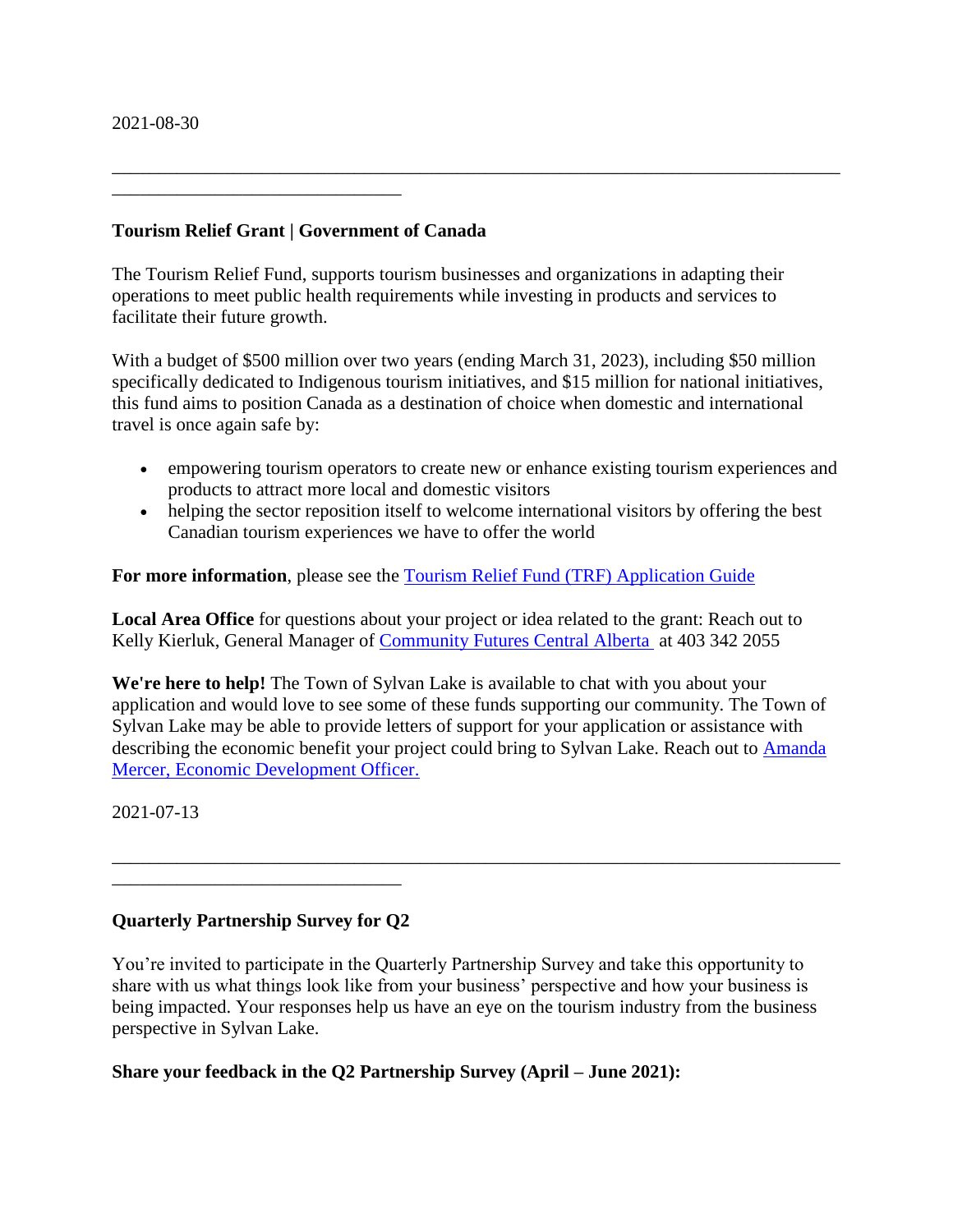Let us know how your business experienced the last quarter, what you'd like to see in future and share feedback on Town of Sylvan Lake tourism initiatives. This brief survey lets you share your thoughts from the April 1 – June 30 2021 quarter. The online survey closes on July 30. Use this link to **[take the online survey](https://forms.office.com/Pages/ResponsePage.aspx?id=YLfQc7D-1USdye4EPLb3nO7OlnmnNwBDqskK61kgOxBUQ1lSSTc3R1g1VVNPVTNZQ01OVFZWVVpCUy4u)**

## **What we heard from businesses in the Q1 Partnership Survey (January – March 2021):**

- businesses continued to face significant difficulties related to provincial health restrictions and closures
- transportation/parking concerns and ideas, particularly in downtown
- trends in the market included more families and an increase in out of town customers

\_\_\_\_\_\_\_\_\_\_\_\_\_\_\_\_\_\_\_\_\_\_\_\_\_\_\_\_\_\_\_\_\_\_\_\_\_\_\_\_\_\_\_\_\_\_\_\_\_\_\_\_\_\_\_\_\_\_\_\_\_\_\_\_\_\_\_\_\_\_\_\_\_\_\_\_\_\_

### 2021-07-07

## **Mystery Towns Downtown Scavenger Hunt**

\_\_\_\_\_\_\_\_\_\_\_\_\_\_\_\_\_\_\_\_\_\_\_\_\_\_\_\_\_\_\_

The Town of Sylvan Lake is working with company, Mystery Towns, to put together a scavenger hunt around Sylvan Lake's downtown! The hunt will incorporate some of Sylvan's best sights, stories, and monuments for players to explore. Businesses can be involved by offering a deal or discount of some type during the game to encourage players to take a break and grab a bite or do an activity along the way.

The game is played by mobile phone and can be multi-player or teams can play against each other to solve the mystery of the 'Lost Regatta' by finding clues along the route. The game is family-friendly and likely suitable for ages 10+. Adults will enjoy the game as well and still find the clues challenging. The game route goes down Lakeshore Drive, Centennial Street, and 46 Street. For more info on Mystery Towns please see [this video](https://youtu.be/-o3SGIVfrLQ)

We are reaching out directly to Tourism Partners along the scavenger hunt route directly to be involved.

2021-06-25

## **Restaurant Guides**

We've created printable restaurant guides! A stack of Guides has been delivered free of charge to each hotel and campground business in Sylvan Lake to help connect visitors with restaurant providers.

\_\_\_\_\_\_\_\_\_\_\_\_\_\_\_\_\_\_\_\_\_\_\_\_\_\_\_\_\_\_\_\_\_\_\_\_\_\_\_\_\_\_\_\_\_\_\_\_\_\_\_\_\_\_\_\_\_\_\_\_\_\_\_\_\_\_\_\_\_\_\_\_\_\_\_\_\_\_

Download and print your own copies [here](https://visitsylvanlake.ca/wp-content/uploads/2021/06/FINAL-2021-Restuarant-Guide-Tabloid-V03-002.pdf)

\_\_\_\_\_\_\_\_\_\_\_\_\_\_\_\_\_\_\_\_\_\_\_\_\_\_\_\_\_\_\_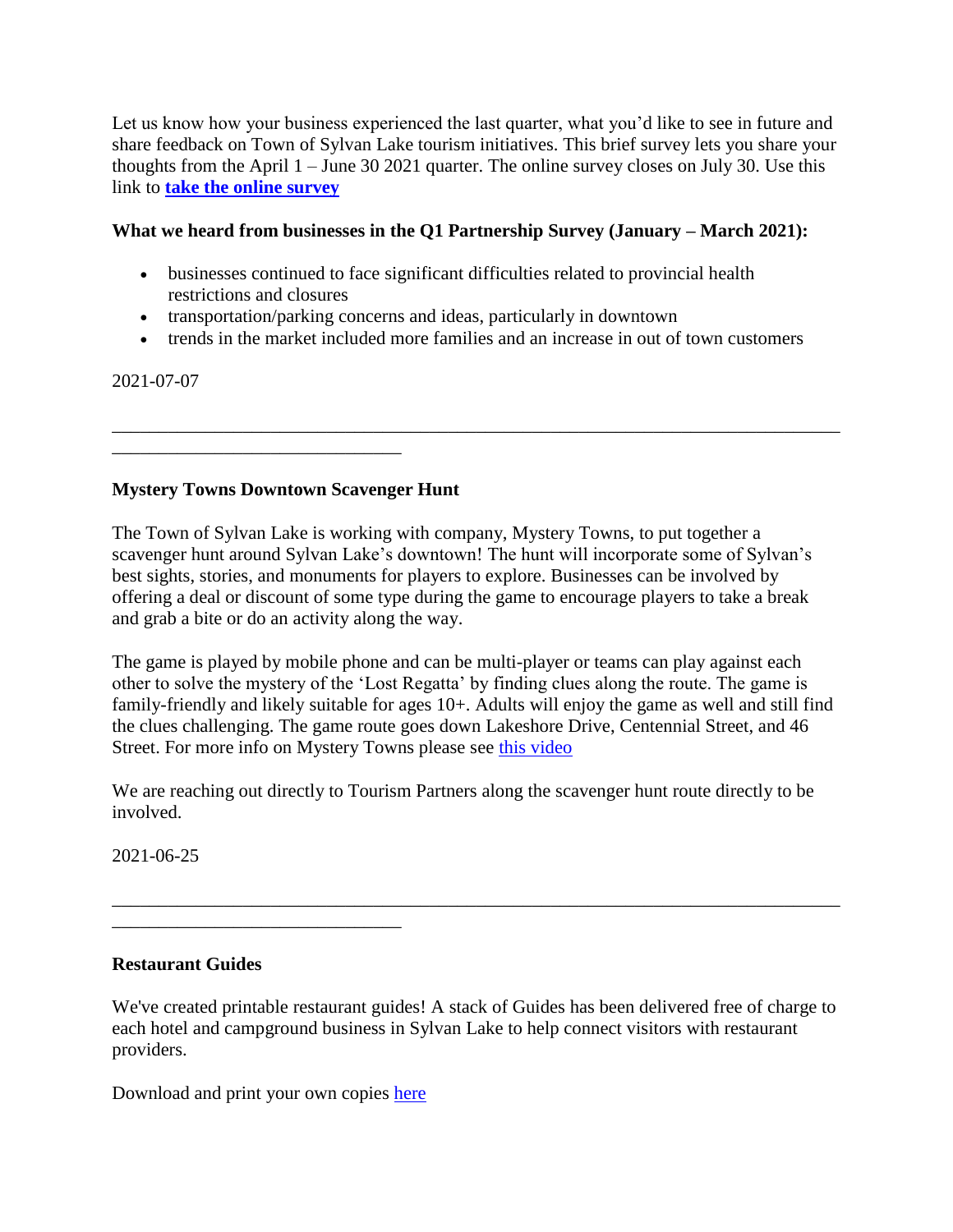#### **Destination Brand and Website Redevelopment Complete!**

Have you noticed our new look on visitsylvanlake.ca?

\_\_\_\_\_\_\_\_\_\_\_\_\_\_\_\_\_\_\_\_\_\_\_\_\_\_\_\_\_\_\_

A newly developed destination brand was accepted by Town Council in April with input from tourism operators, Town of Sylvan lake administration, and A/B testing in main visitor markets.

\_\_\_\_\_\_\_\_\_\_\_\_\_\_\_\_\_\_\_\_\_\_\_\_\_\_\_\_\_\_\_\_\_\_\_\_\_\_\_\_\_\_\_\_\_\_\_\_\_\_\_\_\_\_\_\_\_\_\_\_\_\_\_\_\_\_\_\_\_\_\_\_\_\_\_\_\_\_

This unique brand, applied to Visit Sylvan Lake, allows Sylvan Lake to grow as a destination and develop it's own identity in Alberta's tourism landscape.

Further style updates to social media sites and visitor marketing will be coming soon!

Visit Sylvan Lake continues to be operated by the Town of Sylvan Lake, performing destination marketing, providing visitor information, and tourism development.

\_\_\_\_\_\_\_\_\_\_\_\_\_\_\_\_\_\_\_\_\_\_\_\_\_\_\_\_\_\_\_\_\_\_\_\_\_\_\_\_\_\_\_\_\_\_\_\_\_\_\_\_\_\_\_\_\_\_\_\_\_\_\_\_\_\_\_\_\_\_\_\_\_\_\_\_\_\_

2021-05-31

#### **Alberta On the Plate**

\_\_\_\_\_\_\_\_\_\_\_\_\_\_\_\_\_\_\_\_\_\_\_\_\_\_\_\_\_\_\_

Restaurants involved in agritourism and culinary tourism can now apply to be a part of Alberta on the Plate! This province-wide event showcases businesses that use Alberta ingredients in their dishes. Foodies delight at the opportunity to travel across the province, trying each dish and connecting to each dish's unique "food story."

This opportunity is free for businesses to participate. Application close June 30. The event runs August 6-15, 2021.

\_\_\_\_\_\_\_\_\_\_\_\_\_\_\_\_\_\_\_\_\_\_\_\_\_\_\_\_\_\_\_\_\_\_\_\_\_\_\_\_\_\_\_\_\_\_\_\_\_\_\_\_\_\_\_\_\_\_\_\_\_\_\_\_\_\_\_\_\_\_\_\_\_\_\_\_\_\_

For more information and to participate, visit [albertaontheplate.com](https://www.albertaontheplate.com/registration/)

2021-05-14

#### **Summer 2021 Patio Program**

\_\_\_\_\_\_\_\_\_\_\_\_\_\_\_\_\_\_\_\_\_\_\_\_\_\_\_\_\_\_\_

The Town of Sylvan Lake is currently expediting patio development approvals.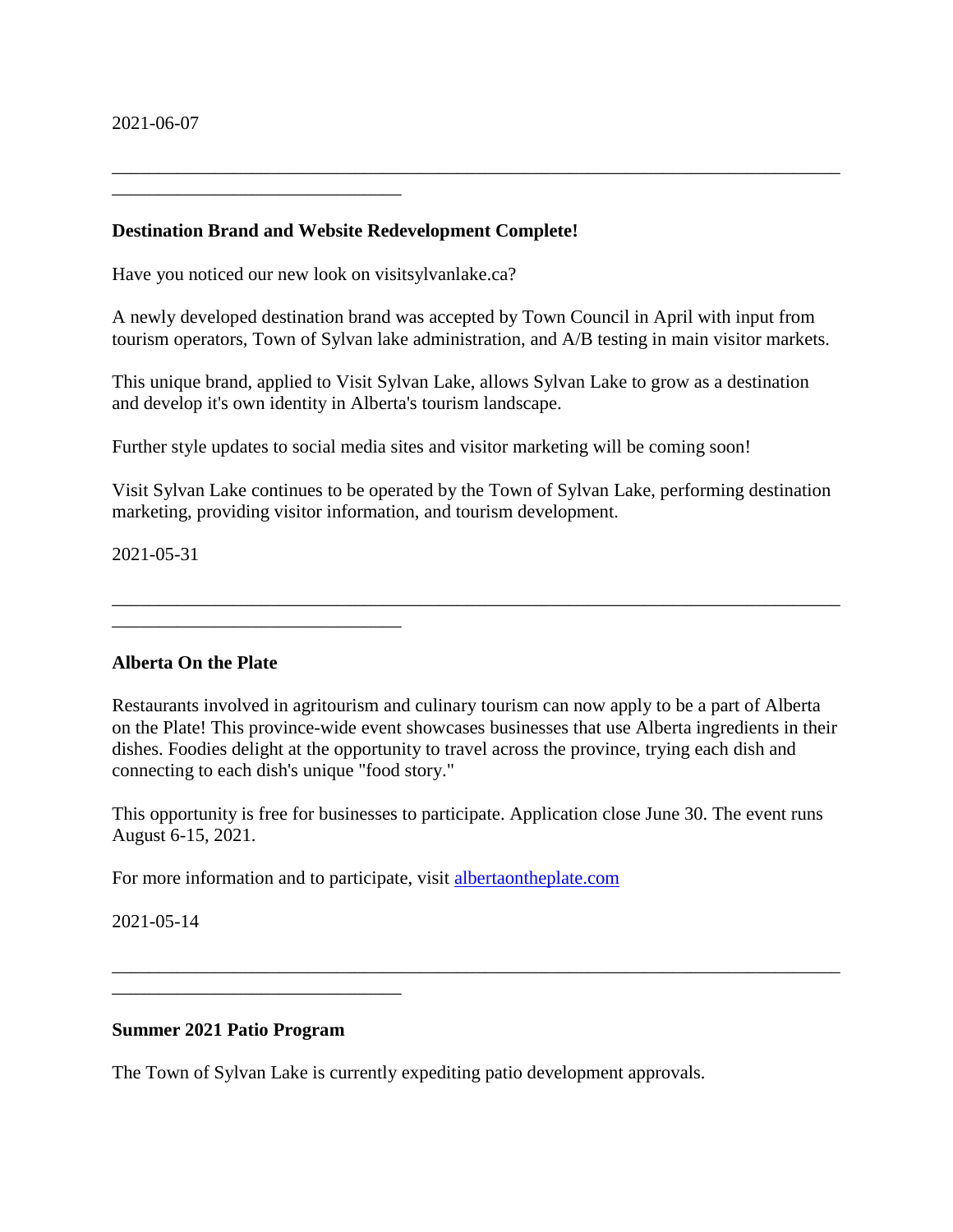Businesses interested in developing patios should reach out directly to the Planning department at 403 887 2141 for application requirements.

\_\_\_\_\_\_\_\_\_\_\_\_\_\_\_\_\_\_\_\_\_\_\_\_\_\_\_\_\_\_\_\_\_\_\_\_\_\_\_\_\_\_\_\_\_\_\_\_\_\_\_\_\_\_\_\_\_\_\_\_\_\_\_\_\_\_\_\_\_\_\_\_\_\_\_\_\_\_

2021-05-05

### **1913 Days**

**Update:** As a result of new pandemic restrictions implemented by the province in May, 1913 Days will take place on the weekend of June 18-20 only.

Celebrating the founding of our town with 1913 days is a beloved tradition!

Our team is still in the process of planning the event activities.

Businesses are encouraged to host events to add to the the festival! Please submit your event information to the events calendar by May 21, 2021 to be included as part of the event schedule. [Submit Event Information Here](https://visitsylvanlake.ca/1913-days-submit-event/)

\_\_\_\_\_\_\_\_\_\_\_\_\_\_\_\_\_\_\_\_\_\_\_\_\_\_\_\_\_\_\_\_\_\_\_\_\_\_\_\_\_\_\_\_\_\_\_\_\_\_\_\_\_\_\_\_\_\_\_\_\_\_\_\_\_\_\_\_\_\_\_\_\_\_\_\_\_\_

Posted: 2021-03-17

Updated: 2021-03-29

#### **\*Cancelled\* Summer Window Painting**

\_\_\_\_\_\_\_\_\_\_\_\_\_\_\_\_\_\_\_\_\_\_\_\_\_\_\_\_\_\_\_

\_\_\_\_\_\_\_\_\_\_\_\_\_\_\_\_\_\_\_\_\_\_\_\_\_\_\_\_\_\_\_

\_\_\_\_\_\_\_\_\_\_\_\_\_\_\_\_\_\_\_\_\_\_\_\_\_\_\_\_\_\_\_

\*Due to budgetary changes this program has been postponed to a later date\*

Register by June 14, 2021. First come, first served. Registration opens June 1, 2021.

Transform your storefront with hand painted seasonal window art. Lead by local visual artist, Jamie Cooney, we are excited to offer more complimentary window painting to our Tourism Partners! Please apply to have your storefront windows painted in a 'Sylvan Lake Summer' theme by entering your information via [online form](https://visitsylvanlake.ca/2021-summer-window-painting-registration/)

Capacity is very limited and applications will be processed on a first come, first served basis.

\_\_\_\_\_\_\_\_\_\_\_\_\_\_\_\_\_\_\_\_\_\_\_\_\_\_\_\_\_\_\_\_\_\_\_\_\_\_\_\_\_\_\_\_\_\_\_\_\_\_\_\_\_\_\_\_\_\_\_\_\_\_\_\_\_\_\_\_\_\_\_\_\_\_\_\_\_\_

2021-05-31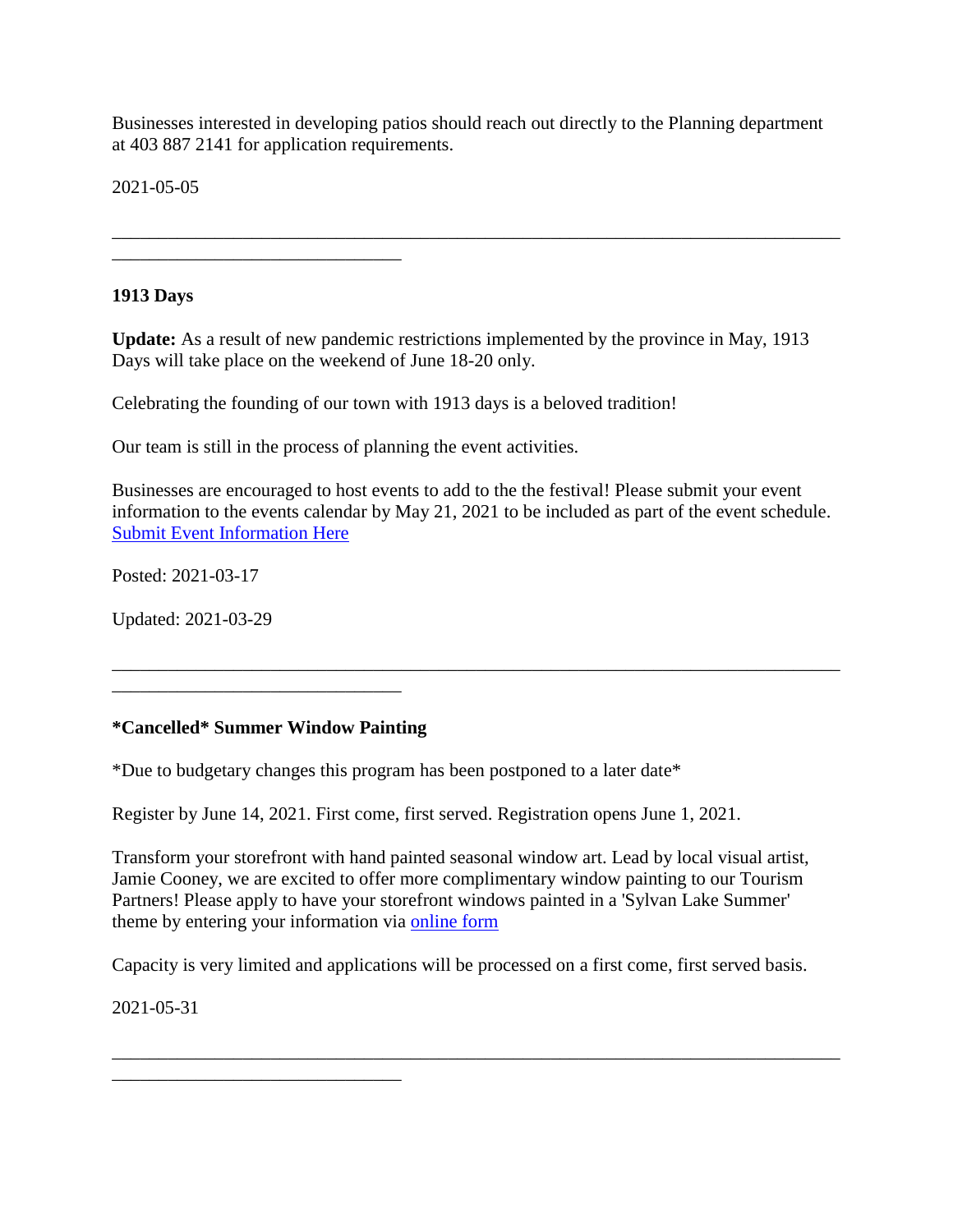### **New In Town Campaign has pushed back**

\_\_\_\_\_\_\_\_\_\_\_\_\_\_\_\_\_\_\_\_\_\_\_\_\_\_\_\_\_\_\_

Originally designed for release before the May long weekend to kick off summer and give the audience things to add to their to-do list, this campaign has been pushed back to just before July long weekend to allow for provincial restrictions to hopefully let up.

Our hope is that pushing back the Campaign will allow more businesses to be open when the Campaign is released and enhanced its effectiveness.

2021-05-13

**Be Involved! May and June Opportunities for Businesses**

Businesses can be involved in Town of Sylvan Lake tourism initiatives and strategies throughout May and June by registering to participate below!

\_\_\_\_\_\_\_\_\_\_\_\_\_\_\_\_\_\_\_\_\_\_\_\_\_\_\_\_\_\_\_\_\_\_\_\_\_\_\_\_\_\_\_\_\_\_\_\_\_\_\_\_\_\_\_\_\_\_\_\_\_\_\_\_\_\_\_\_\_\_\_\_\_\_\_\_\_\_

- **Be Featured! New In Town Campaign | May 15-22 > New Dates: June 21-30**
	- o We're showcasing businesses who are NEW or have REVAMPED over 2020/2021 just in time for the May long weekend! Up to ten businesses will be featured on Visit Sylvan Lake social media. Register by May 5 at [visitsylvanlake.ca/newintown](https://visitsylvanlake.ca/newintown/)
- **Share Your Best Campfire Stories and Recipes | All Summer**
	- o Summer was made for nights around the fire. Connect your business to visitors by sharing your best stories or recipes. A great opportunity for restaurants! Your stories and recipes will be featured alongside your business on visitsylvanlake.ca. Share your stories and recipes at [visitsylvanlake.ca/campfirestories](https://visitsylvanlake.ca/campfirestories/)

## **1913 Days**

**Update:** As a result of new pandemic restrictions implemented by the province in May, 1913 will take place on the **weekend of June 18-19 only.**

- **Meet Me On Main Street Campaign | June 7-11 > New dates: June 14-18**
	- o 1913 Days is all about heritage and our small town! As we gear up for the event, we want to feature up to ten Main Street businesses (Centennial/50 Street) over Visit Sylvan Lake social media in connection to the sidewalk sale activity. Register by May 21 at [visitsylvanlake.ca/meetmeonmain](https://visitsylvanlake.ca/meetmeonmain/)
- **Host Your Own 1913 Days Event | June 11-13 > New dates: June 18-19 only**
	- o Be a part of 1913 Days by hosting your own event or activity at your business to draw people in. Let us know the details, and be added to the official event schedule to be marketed as part of the 1913 Days event! Make your event fun,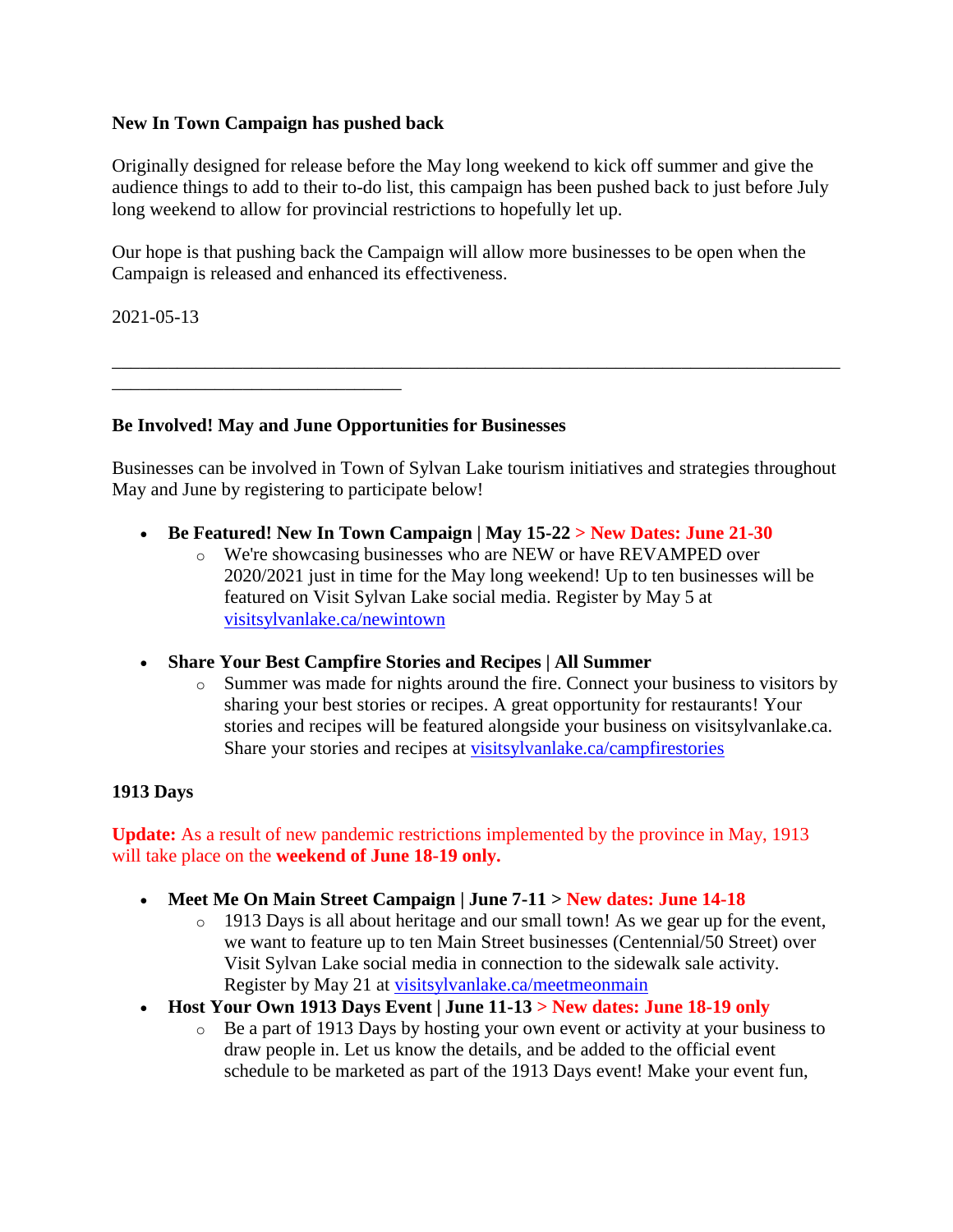simple, and easy to host! Register by May 21 at [visitsylvanlake.ca/1913-days](https://visitsylvanlake.ca/1913-days-submit-event/)[submit-event](https://visitsylvanlake.ca/1913-days-submit-event/)

- **1913 Days Downtown Sidewalk Sale | All Day June 12 > New date: June 19 only**
	- o Put out a rack of your products on the sidewalk, prop open your door, and invite passersby in for a boutique shopping experience! Centennial Street will be decorated for the event to add a festive feel. Registration is not required. For questions, ask our Special Events Coordinator at pmcarthur@sylvanlake.ca or 403 887 2199

Updated: 2021-05-05

**\_\_\_\_\_\_\_\_\_\_\_\_\_\_\_\_\_\_\_\_\_\_\_\_\_\_\_\_\_\_\_**

**\_\_\_\_\_\_\_\_\_\_\_\_\_\_\_\_\_\_\_\_\_\_\_\_\_\_\_\_\_\_\_**

**Share Your Feedback With Us | Q1 2021 Partnership Survey**

Take this short online survey to share your feedback from the period of January 1 - March 31, 2021. Let us know how your business was affected, what you'd like to see in the future, and give feedback on Town of Sylvan Lake tourism initiatives.

**\_\_\_\_\_\_\_\_\_\_\_\_\_\_\_\_\_\_\_\_\_\_\_\_\_\_\_\_\_\_\_\_\_\_\_\_\_\_\_\_\_\_\_\_\_\_\_\_\_\_\_\_\_\_\_\_\_\_\_\_\_\_\_\_\_\_\_\_\_\_\_\_\_\_\_\_\_\_**

[Take the online survey](https://visitsylvanlake.ca/tourism-partner-area/)

Survey closes May 15, 2021. We'd love to hear from you!

2021-04-16

# **Travel Alberta Cooperative Investment Program grant | Travel Alberta**

Travel Alberta's Cooperative Investment Program grant launches April 1 accepting applications until April 30. The cooperative investment program requires no matched funding component (no financial contribution from the applicant). This grant focuses on recovery from Covid-19 and measurable return on investment. For more information: <https://industry.travelalberta.com/programs-tools/coop-investment>

\_\_\_\_\_\_\_\_\_\_\_\_\_\_\_\_\_\_\_\_\_\_\_\_\_\_\_\_\_\_\_\_\_\_\_\_\_\_\_\_\_\_\_\_\_\_\_\_\_\_\_\_\_\_\_\_\_\_\_\_\_\_\_\_\_\_\_\_\_\_\_\_\_\_\_\_\_\_

**\_\_\_\_\_\_\_\_\_\_\_\_\_\_\_\_\_\_\_\_\_\_\_\_\_\_\_\_\_\_\_\_\_\_\_\_\_\_\_\_\_\_\_\_\_\_\_\_\_\_\_\_\_\_\_\_\_\_\_\_\_\_\_\_\_\_\_\_\_\_\_\_\_\_\_\_\_\_**

Posted: 2021-03-25

## **Experience Development Coaching**

\_\_\_\_\_\_\_\_\_\_\_\_\_\_\_\_\_\_\_\_\_\_\_\_\_\_\_\_\_\_\_

In partnership with Travel Alberta, the Town of Sylvan Lake has put together one-on-one experience development coaching opportunities for experience development. Experience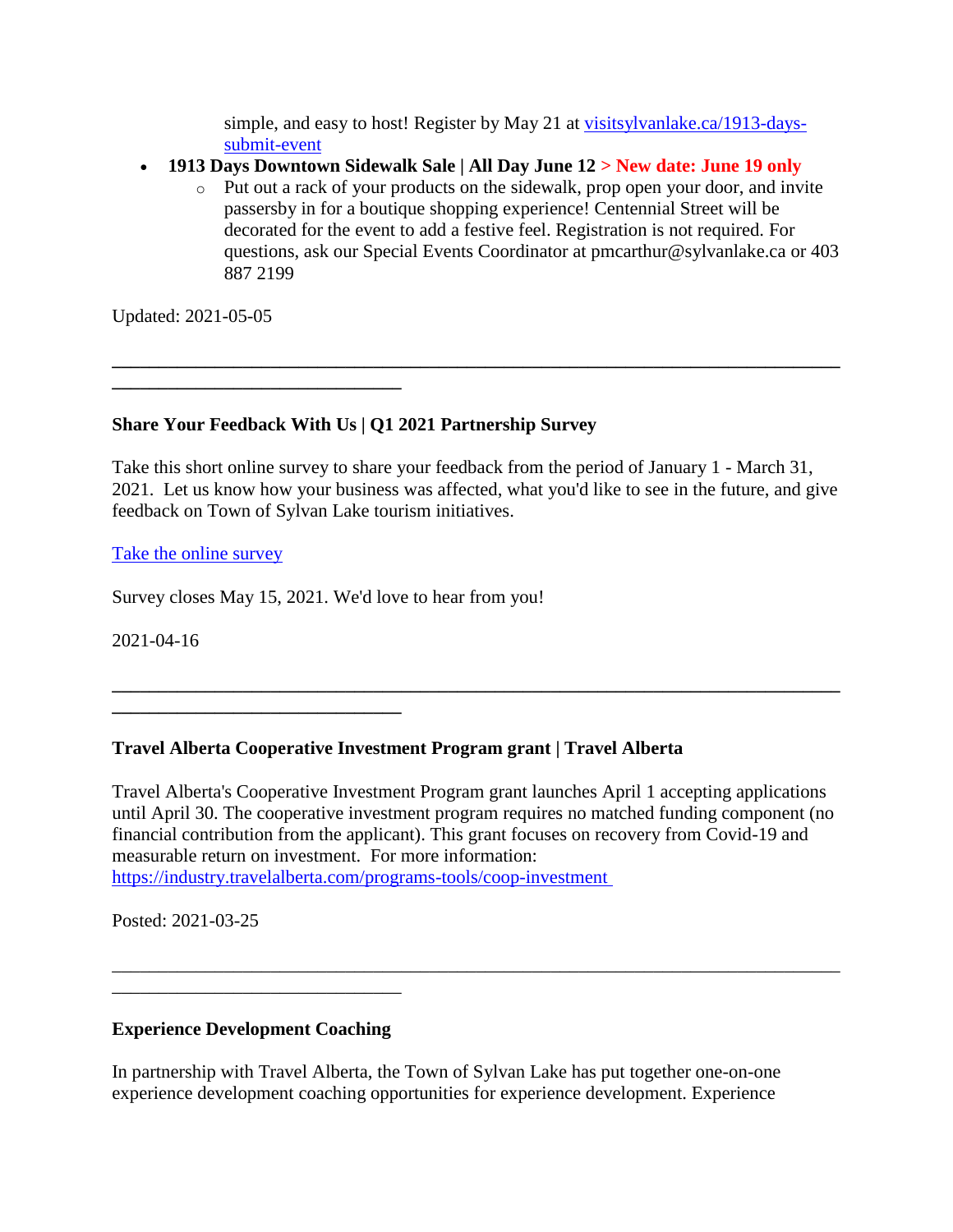development is a way to create new opportunities that enhance products and attract new customers.

It means shifting the mindset from selling products to providing experiences. For example, a business that sells spun wool might enhance their business strategy by providing tours of their workshop, farm tours, instructional workshops on wool dyeing or spinning, knitting events, and find new ways to tell their story of why wool is so important to them.

Interested businesses should [email us](mailto:nbhola@sylvanlake.ca) to find out more and will be invited to attend an online group introductory meeting to see if they would like to continue with one-on-one coaching.

2021-03-31

## **April Tourism Sector Trainings**

\_\_\_\_\_\_\_\_\_\_\_\_\_\_\_\_\_\_\_\_\_\_\_\_\_\_\_\_\_\_\_

Choose webinars that fit with your business needs! These trainings are hosted externally. See a list of trainings below in the Tourism Sector Trainings section.

\_\_\_\_\_\_\_\_\_\_\_\_\_\_\_\_\_\_\_\_\_\_\_\_\_\_\_\_\_\_\_\_\_\_\_\_\_\_\_\_\_\_\_\_\_\_\_\_\_\_\_\_\_\_\_\_\_\_\_\_\_\_\_\_\_\_\_\_\_\_\_\_\_\_\_\_\_\_

- [April 8: Balancing Challenging Customer Interactions with Positive Guest Experiences in](https://industry.travelalberta.com/training-events/workshops-webinars)  [the Era of Covid-19 -](https://industry.travelalberta.com/training-events/workshops-webinars) Travel Alberta
- [April 15: 10-Minute Tourism: Creating Local Destinations Through Placemaking](https://industry.travelalberta.com/training-events/workshops-webinars)
- [April 22: One Year Later: How has Covid-19 Re-Defined the Experience Economy in](https://industry.travelalberta.com/training-events/workshops-webinars)  [Alberta?](https://industry.travelalberta.com/training-events/workshops-webinars)

\_\_\_\_\_\_\_\_\_\_\_\_\_\_\_\_\_\_\_\_\_\_\_\_\_\_\_\_\_\_\_\_\_\_\_\_\_\_\_\_\_\_\_\_\_\_\_\_\_\_\_\_\_\_\_\_\_\_\_\_\_\_\_\_\_\_\_\_\_\_\_\_\_\_\_\_\_\_

[April 29: How Tourism Businesses Use Content and Social Media to Market](https://industry.travelalberta.com/training-events/workshops-webinars)

Posted: 2021-03-29

Updates 2020-04-14

\_\_\_\_\_\_\_\_\_\_\_\_\_\_\_\_\_\_\_\_\_\_\_\_\_\_\_\_\_\_\_

## **Be sponsored by the Town of Sylvan Lake for the Rumble Alberta Challenge!**

**UPDATE:** Redneck Wear N' Tear, Lakeside Go-Karts and Mini-Golf, and Wood Shed Axe Throwing received sponsorship by random draw. This opportunity has now closed.

The Town of Sylvan Lake is looking for **up to three businesses** to sponsor for the ["Rumble](https://rumblealberta.com/)  [Alberta'' Touring Challenge Event!](https://rumblealberta.com/) These sponsorships are valued at \$300 each worth a \$550 in marketing value. Three selected businesses will receive FREE participation in the event for the year.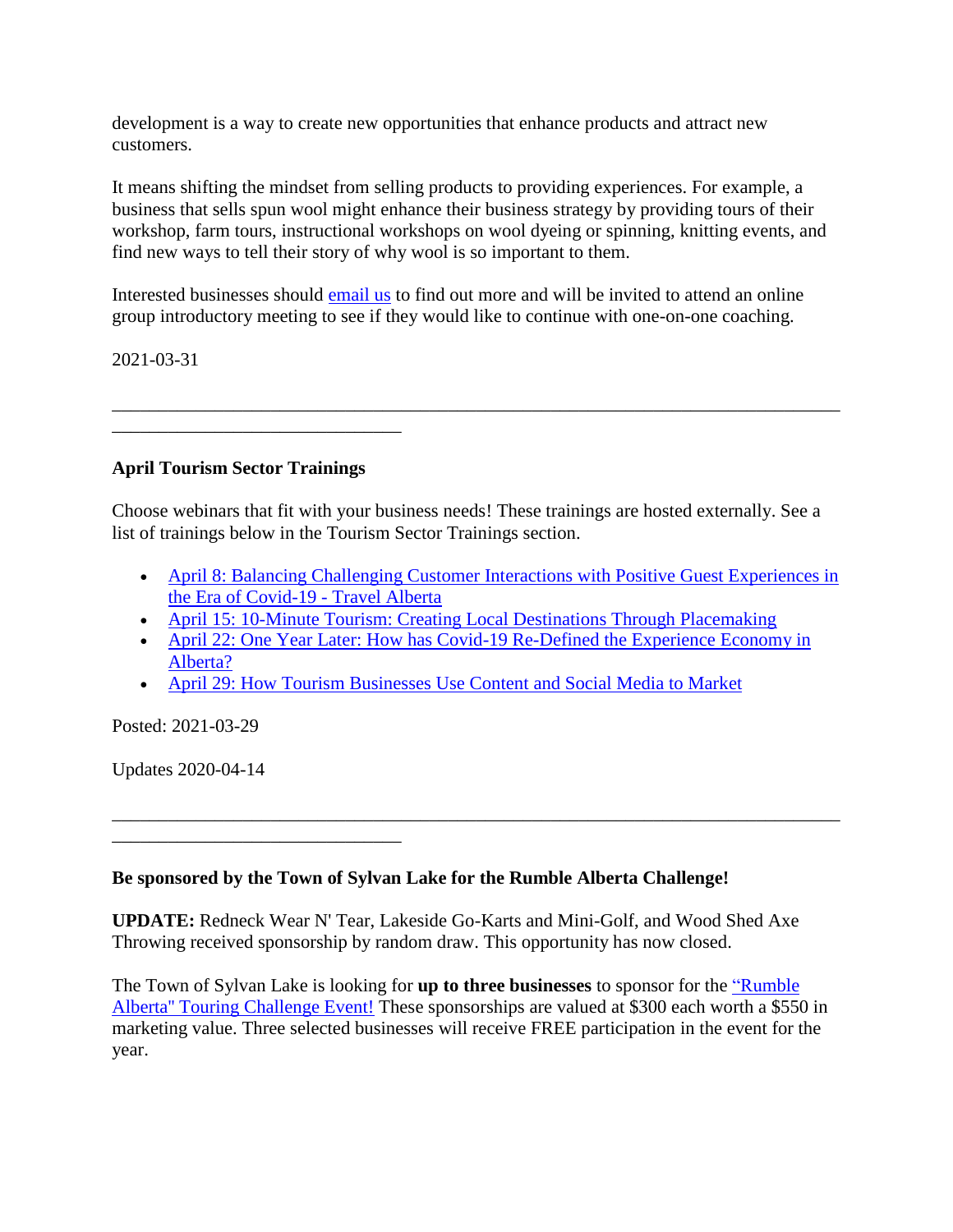Selected businesses will receive the [Steel Business Sponsorship Package](https://rumblealberta.com/sponsor-form/pay-it-forward.html) with those costs of participation covered by the Town of Sylvan Lake. Businesses will receive marketing through the Touring Challenge Event throughout the summer, as well as be placed on the Rumble Alberta route map year-round.

Rumble Alberta encourages all types of rubber tire traffic to explore Alberta!

# **Interested in being sponsored for Rumble Alberta by the Town of Sylvan Lake?**

- **Enter your business to win one of three FREE sponsorships:** 
	- $\bullet$ o Submit an expression of interest by March 22, 2021 using this [online form.](https://forms.sylvanlake.ca/Tourism/RumbleContest) A maximum of three businesses will be selected by random draw.
- **Choose what "swag" you will donate to the event:**
	- o Rumble Alberta asks for 50-100 pieces of donated "swag" per participating business. Swag can be things like coupons, promotional items, or other merchandise, ie. 10% off coupons etc. Swag will be distributed throughout Alberta for challenge participants at the discretion of Rumble Alberta
- **Three businesses will be notified on March 23, 2021 of being selected and accept sponsorship:**
	- o If your business is not selected for sponsorship by the Town of Sylvan Lake, you may still choose to participate in Rumble Alberta at your own cost

All businesses must be registered Tourism Partners before March 22, 2021, and appropriately licensed with the Town of Sylvan Lake. Limit of one expression of interest per business.

Posted: 2021-03-17

Updated: 2021-03-25

#### **March Tourism Sector Trainings**

\_\_\_\_\_\_\_\_\_\_\_\_\_\_\_\_\_\_\_\_\_\_\_\_\_\_\_\_\_\_\_

Choose webinars that fit with your business needs! These trainings are hosted externally. See a list of trainings below in the Tourism Sector Trainings section.

\_\_\_\_\_\_\_\_\_\_\_\_\_\_\_\_\_\_\_\_\_\_\_\_\_\_\_\_\_\_\_\_\_\_\_\_\_\_\_\_\_\_\_\_\_\_\_\_\_\_\_\_\_\_\_\_\_\_\_\_\_\_\_\_\_\_\_\_\_\_\_\_\_\_\_\_\_\_

- [March 4: Social media Deep Dive: Instagram -](https://industry.travelalberta.com/training-events/workshops-webinars) Travel Alberta
- [March 11: Mental Fitness: How to Thrive in Challenging Times -](https://industry.travelalberta.com/training-events/workshops-webinars) Travel Alberta
- [March 18: A Click Away: Trends for the Future of E-Commerce in 2021](https://industry.travelalberta.com/training-events/workshops-webinars)
- [March 25: Destination Inclusiveness: How to Add Value and Make People Feel Valued -](https://industry.travelalberta.com/training-events/workshops-webinars) [Travel Alberta](https://industry.travelalberta.com/training-events/workshops-webinars)

Posted: 2021-03-03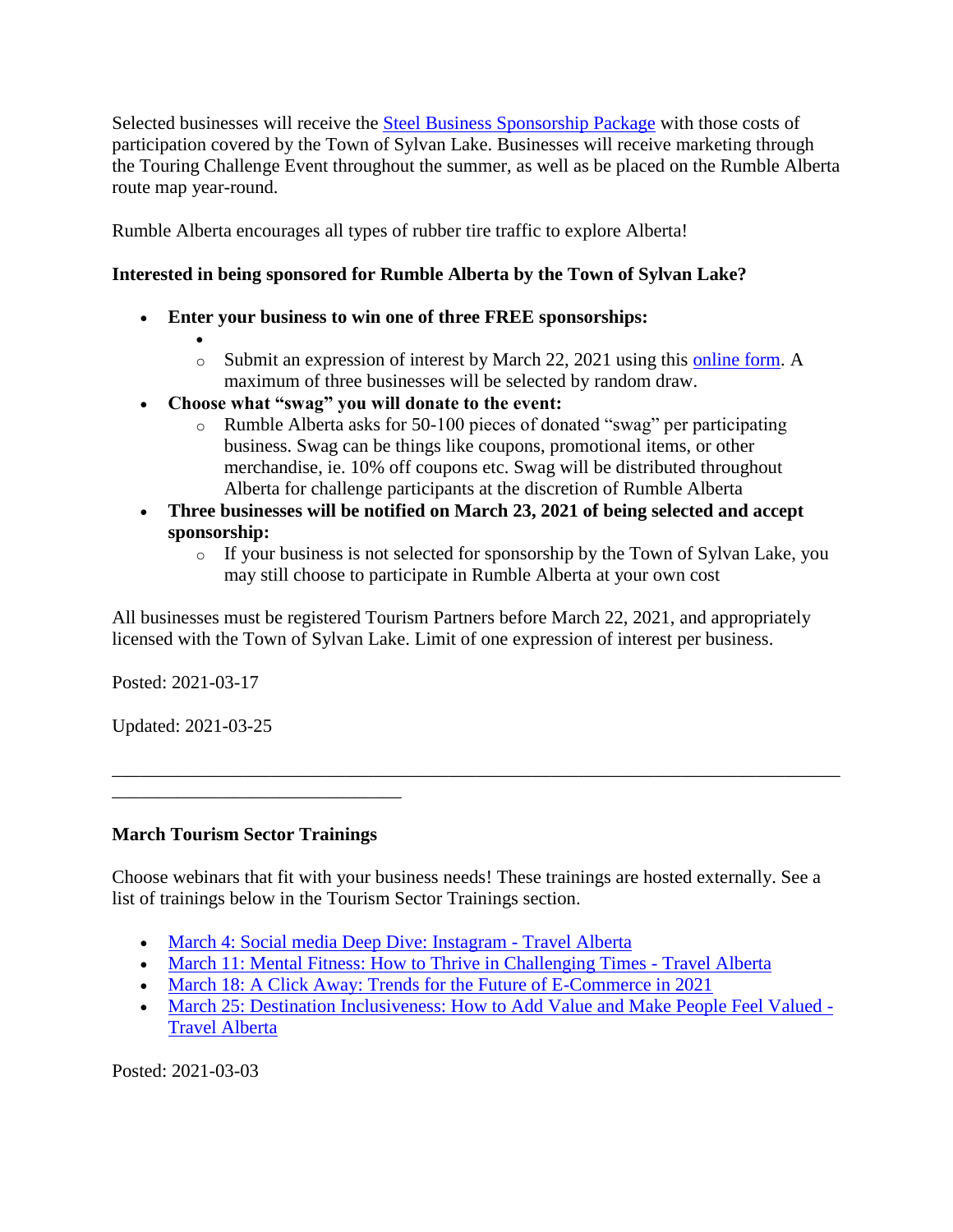### **Lake Skating Rinks and Vehicle Access Closed**

\_\_\_\_\_\_\_\_\_\_\_\_\_\_\_\_\_\_\_\_\_\_\_\_\_\_\_\_\_\_\_

Due to warm weather, the Lake Skating Rinks and the vehicle access to the ice from Lakeshore Drive and 49 Street have closed effective March 2 and March 3, respectively.

\_\_\_\_\_\_\_\_\_\_\_\_\_\_\_\_\_\_\_\_\_\_\_\_\_\_\_\_\_\_\_\_\_\_\_\_\_\_\_\_\_\_\_\_\_\_\_\_\_\_\_\_\_\_\_\_\_\_\_\_\_\_\_\_\_\_\_\_\_\_\_\_\_\_\_\_\_\_

\_\_\_\_\_\_\_\_\_\_\_\_\_\_\_\_\_\_\_\_\_\_\_\_\_\_\_\_\_\_\_\_\_\_\_\_\_\_\_\_\_\_\_\_\_\_\_\_\_\_\_\_\_\_\_\_\_\_\_\_\_\_\_\_\_\_\_\_\_\_\_\_\_\_\_\_\_\_

Posted: 2021-03-03

#### **Sylvan Lake Makes the News!**

Our lake town has made the news and we're so excited to see Sylvan Lake represented in the media! The more our destination is heard about, the better for attracting visitors.

Check out these articles:

- You can fly down three glowing ice slides in this cute Alberta lake town | Curiocity [Calgary and Curiocity Edmonton](https://curiocity.com/calgary/lifestyle/you-can-fly-down-3-glowing-ice-slides-in-this-cute-alberta-lake-town/?utm_campaign=later-linkinbio-curiocitycalgary&utm_content=later-14288899&utm_medium=social&utm_source=instagram)
- [Craving Beach Vibes in Canada? Find them at 6 Under-the-Radar Beach Towns |](https://traveler.marriott.com/beach-travel/best-canada-beaches/)  [Marriott Bonvoy Traveler](https://traveler.marriott.com/beach-travel/best-canada-beaches/)
- [In photos: In Red Deer, hundreds of people take to the ice | Globe and Mail](https://www.theglobeandmail.com/canada/alberta/article-in-photos-in-red-deer-hundreds-of-people-take-to-the-ice/)

Posted: 2021-02-22

#### **New Tourism Sector Resources Added**

\_\_\_\_\_\_\_\_\_\_\_\_\_\_\_\_\_\_\_\_\_\_\_\_\_\_\_\_\_\_\_

Find resources for tourism startups, using Google for your business, social media marketing for tourism, identify which travelers are your customers, and how to create high quality visitor experiences!

\_\_\_\_\_\_\_\_\_\_\_\_\_\_\_\_\_\_\_\_\_\_\_\_\_\_\_\_\_\_\_\_\_\_\_\_\_\_\_\_\_\_\_\_\_\_\_\_\_\_\_\_\_\_\_\_\_\_\_\_\_\_\_\_\_\_\_\_\_\_\_\_\_\_\_\_\_\_

\_\_\_\_\_\_\_\_\_\_\_\_\_\_\_\_\_\_\_\_\_\_\_\_\_\_\_\_\_\_\_\_\_\_\_\_\_\_\_\_\_\_\_\_\_\_\_\_\_\_\_\_\_\_\_\_\_\_\_\_\_\_\_\_\_\_\_\_\_\_\_\_\_\_\_\_\_\_

See below in the Tourism Sector Resources section

Posted: 2021-02-22

**February Tourism Sector Trainings**

\_\_\_\_\_\_\_\_\_\_\_\_\_\_\_\_\_\_\_\_\_\_\_\_\_\_\_\_\_\_\_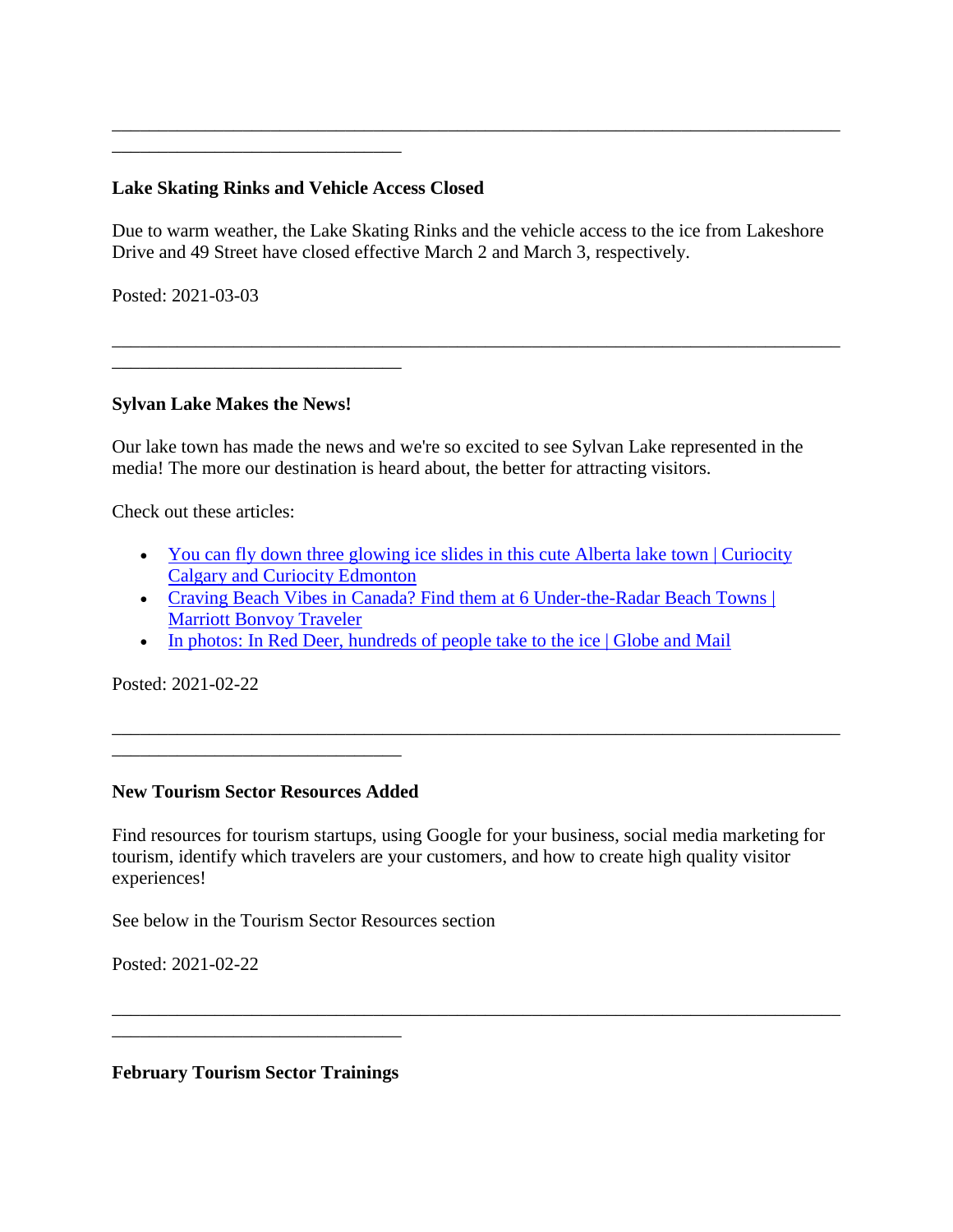Choose webinars that fit with your business needs! These trainings are hosted externally. See a list of trainings below in the Tourism Sector Trainings section.

- [February 4, 2021: Google Guide for Small and Medium Enterprises \(SMEs\) -](https://industry.travelalberta.com/training-events/workshops-webinars) Travel [Alberta](https://industry.travelalberta.com/training-events/workshops-webinars)
- February 9 & 16, 2020: Culinary Tourism [TIAC AITC Alberta Online Workshop Series](https://www.eventbrite.ca/e/february-9-16-2020-alberta-online-workshop-series-culinary-tourism-tickets-135418364975?aff=ebdssbonlinesearch)
- [February 11, 2021: Leading Through Uncertainty -](https://industry.travelalberta.com/training-events/workshops-webinars) Travel Alberta
- [February 18, 2021: Travel Outlook: Factors affecting Recovery -](https://industry.travelalberta.com/training-events/workshops-webinars) Travel Alberta
- [February 25, 2021: Creating Partnerships with Indigenous Tourism Businesses -](https://industry.travelalberta.com/training-events/workshops-webinars) Travel [Alberta](https://industry.travelalberta.com/training-events/workshops-webinars)

\_\_\_\_\_\_\_\_\_\_\_\_\_\_\_\_\_\_\_\_\_\_\_\_\_\_\_\_\_\_\_\_\_\_\_\_\_\_\_\_\_\_\_\_\_\_\_\_\_\_\_\_\_\_\_\_\_\_\_\_\_\_\_\_\_\_\_\_\_\_\_\_\_\_\_\_\_\_

Posted: 2021-02-01

# **Short Term Rentals Survey | Town of Sylvan Lake**

\_\_\_\_\_\_\_\_\_\_\_\_\_\_\_\_\_\_\_\_\_\_\_\_\_\_\_\_\_\_\_

\_\_\_\_\_\_\_\_\_\_\_\_\_\_\_\_\_\_\_\_\_\_\_\_\_\_\_\_\_\_\_\_

The Town of Sylvan Lake is seeking feedback through an online survey about short term rentals. Short term rentals, also known as tourist homes, AirBnBs, or VRBOs, provide short term accommodations, typically as a residential home or a part of a residential home.

\_\_\_\_\_\_\_\_\_\_\_\_\_\_\_\_\_\_\_\_\_\_\_\_\_\_\_\_\_\_\_\_\_\_\_\_\_\_\_\_\_\_\_\_\_\_\_\_\_\_\_\_\_\_\_\_\_\_\_\_\_\_\_\_\_\_\_\_\_\_\_\_\_\_\_\_\_\_

Operators of short term rentals, users, and neighbours to short term rentals, are all invited to share their feedback of their experiences through the [online survey.](https://forms.sylvanlake.ca/Surveys/ShortTermRentalSurvey)

Posted: 2021-01-20

## **Small and Medium Enterprise Relaunch Grant (SMERG) | Government of Alberta**

## **Apply by March 31, 2021**

The Government of Alberta has released a grant for small and medium enterprises affected by Covid-19 that have experienced a revenue reduction of at least 30%.

Businesses, cooperatives and non-profits can use granted funds to help offset the costs of new public health measures, including:

- physical barriers
- purchasing PPE and disinfecting supplies
- rent and employee wages
- replacing inventory and more

For full details and to apply visit [www.alberta.ca/sme-relaunch-grant.aspx](https://www.alberta.ca/sme-relaunch-grant.aspx)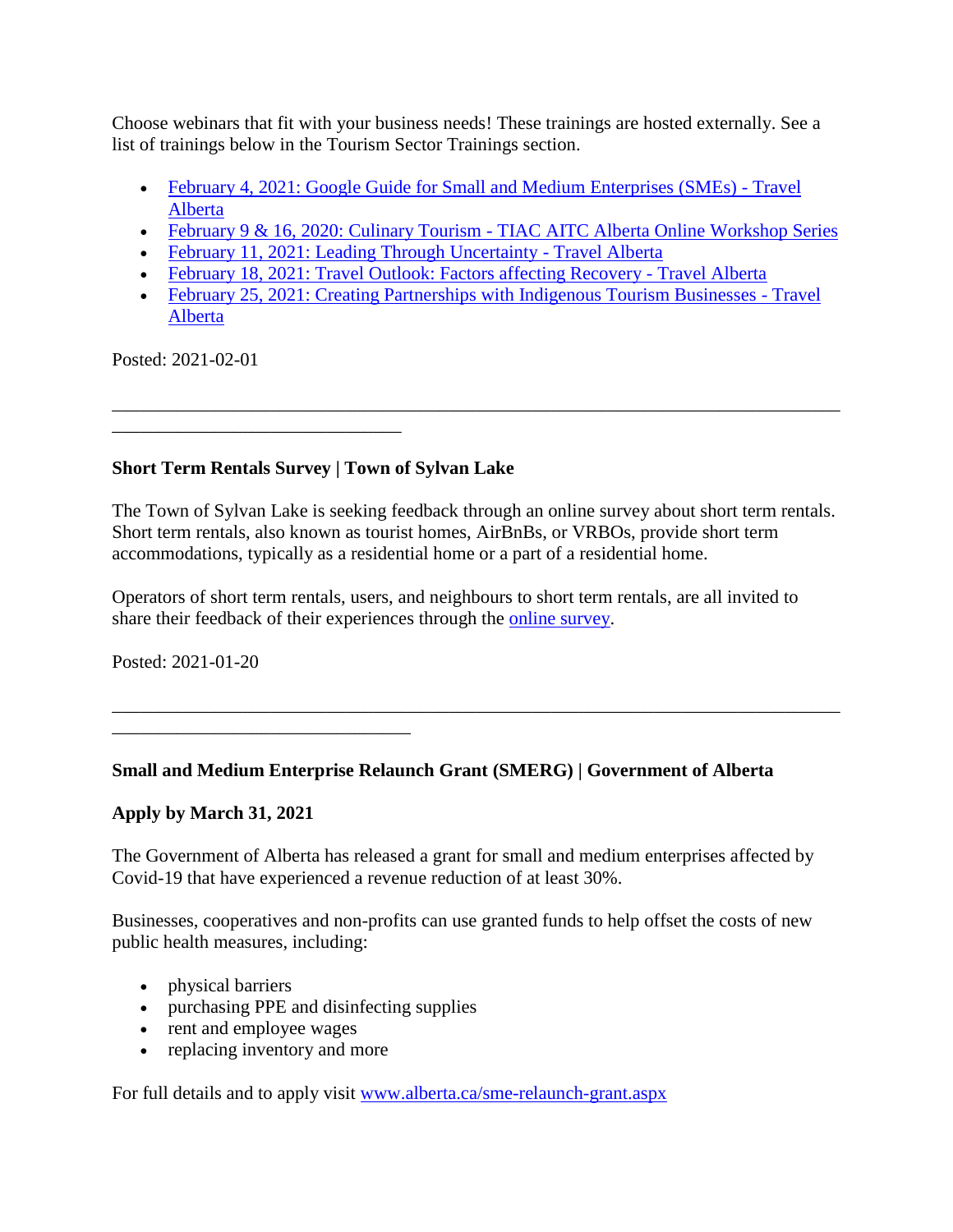### **The BIG JIG | Town of Sylvan Lake**

\_\_\_\_\_\_\_\_\_\_\_\_\_\_\_\_\_\_\_\_\_\_\_\_\_\_\_\_\_\_\_\_

#### **Event Dates February 13-15, 2021**

The Town of Sylvan Lake is hosting The BIG JIG Ice Fishing Derby February 13-15, 2021 over the Family Day long weekend. Check out the event page at [visitsylvanlake.ca/bigjig](https://visitsylvanlake.ca/bigjig/)

\_\_\_\_\_\_\_\_\_\_\_\_\_\_\_\_\_\_\_\_\_\_\_\_\_\_\_\_\_\_\_\_\_\_\_\_\_\_\_\_\_\_\_\_\_\_\_\_\_\_\_\_\_\_\_\_\_\_\_\_\_\_\_\_\_\_\_\_\_\_\_\_\_\_\_\_\_\_

The event will include an ice fishing derby organized through an online app to ensure social distancing, live music, Pass-the-Poutine Contest for the best poutine in town, Kinabik Discovery Village for indigenous peoples heritage, and Learn to Fish for Beginners!

Here's how your business can be involved:

- Pass-the-Poutine Contest: Can your restaurant create the best, most creative appy-sized poutine? [Fill out the online form to enter your business' poutine](https://forms.sylvanlake.ca/Tourism/PassThePoutine)
- Equipment Rentals: if your business rents winter equipment let us know! We want to add your business as an Equipment Rentals Provider on the event webpage. Businesses must have a Town of Sylvan Lake business license. [Email us](mailto:nbhola@sylvanlake.ca)
- Host a complementary activity or event: design your own activity that can add to visitor experiences. Let us know below by submitting to our Upcoming Events Calendar.

\_\_\_\_\_\_\_\_\_\_\_\_\_\_\_\_\_\_\_\_\_\_\_\_\_\_\_\_\_\_\_\_\_\_\_\_\_\_\_\_\_\_\_\_\_\_\_\_\_\_\_\_\_\_\_\_\_\_\_\_\_\_\_\_\_\_\_\_\_\_\_\_\_\_\_\_\_\_

This event is subject to Covid-19 restrictions and all public health measures.

Posted: 2021-01-06

**January Tourism Sector Trainings**

\_\_\_\_\_\_\_\_\_\_\_\_\_\_\_\_\_\_\_\_\_\_\_\_\_\_\_\_\_\_\_\_

Webinar training opportunities have been collected for January. Choose webinars that fit with your business needs. These trainings are hosted externally. See a list of trainings below in the Tourism Sector Trainings section.

#### UPCOMING TRAININGS

- [January 14, 2021: Revamping Your Website -](https://industry.travelalberta.com/training-events/workshops-webinars) Travel Alberta
- [January 21, 2021: Reimagining the Customer Experience \(During and After Covid-19\) -](https://industry.travelalberta.com/training-events/workshops-webinars) [Travel Alberta](https://industry.travelalberta.com/training-events/workshops-webinars)
- [January 28, 2021: Food for Thought: Leveraging the Value of](https://industry.travelalberta.com/training-events/workshops-webinars) Culinary Tourism Travel [Alberta](https://industry.travelalberta.com/training-events/workshops-webinars)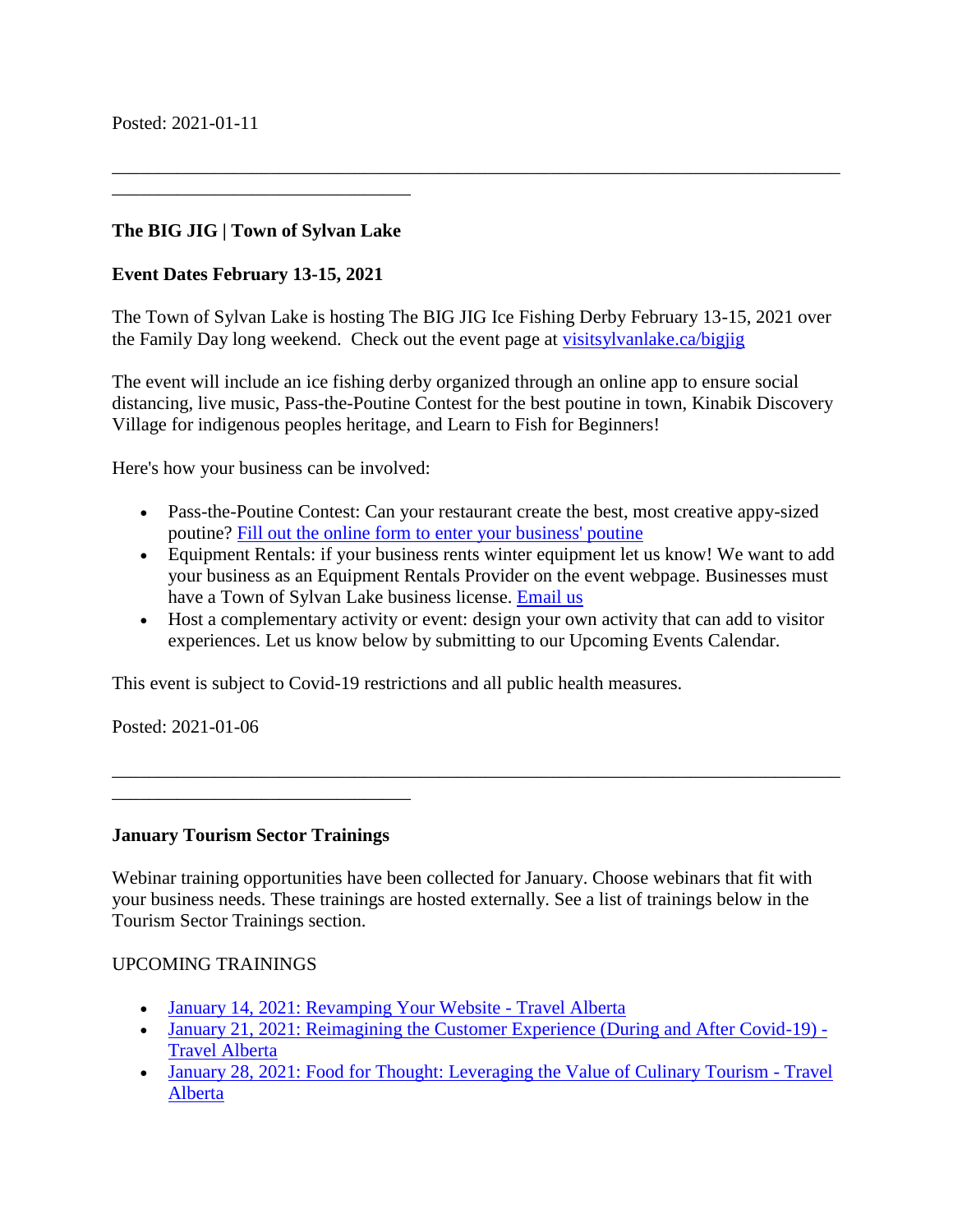Posted: 2021-01-06

**Visitsylvanlake.ca Website Redevelopment | Town of Sylvan Lake**

### **First Quarter of 2021**

\_\_\_\_\_\_\_\_\_\_\_\_\_\_\_\_\_\_\_\_\_\_\_\_\_\_\_\_\_\_\_\_

Visitsylvanlake.ca is the visitor website for the destination of Sylvan Lake and hosts information to attract visitors, help them find things to do, plan their trip, and other important information.

\_\_\_\_\_\_\_\_\_\_\_\_\_\_\_\_\_\_\_\_\_\_\_\_\_\_\_\_\_\_\_\_\_\_\_\_\_\_\_\_\_\_\_\_\_\_\_\_\_\_\_\_\_\_\_\_\_\_\_\_\_\_\_\_\_\_\_\_\_\_\_\_\_\_\_\_\_\_

\_\_\_\_\_\_\_\_\_\_\_\_\_\_\_\_\_\_\_\_\_\_\_\_\_\_\_\_\_\_\_\_\_\_\_\_\_\_\_\_\_\_\_\_\_\_\_\_\_\_\_\_\_\_\_\_\_\_\_\_\_\_\_\_\_\_\_\_\_\_\_\_\_\_\_\_\_\_

The site is undergoing redevelopment over the first quarter of 2021 for updating, to enhance usability, site architecture, and better support visitor services and Sylvan Lake's tourism economy.

Posted: 2020-12-23

### **Tourism Industry Partnership Program | Town of Sylvan Lake**

The Program launches in January. Here's how you'll hear about it:

• the Sylvan Lake News

\_\_\_\_\_\_\_\_\_\_\_\_\_\_\_\_\_\_\_\_\_\_\_\_\_\_\_\_\_\_\_

- social media @visitsylvanlake
- your business license renewal invoice was accompanied by an info slip and link to register
- we'll be reaching out directly in January
- [register online anytime](https://www.sylvanlake.ca/en/business-development/tourism-development.aspx)

\_\_\_\_\_\_\_\_\_\_\_\_\_\_\_\_\_\_\_\_\_\_\_\_\_\_\_\_\_\_\_\_

Once your business' registration to the Program is approved, we'll be in touch directly to let you know about visitsylvanlake.ca/industry resources! This will be the page for the delivery of the Program.

\_\_\_\_\_\_\_\_\_\_\_\_\_\_\_\_\_\_\_\_\_\_\_\_\_\_\_\_\_\_\_\_\_\_\_\_\_\_\_\_\_\_\_\_\_\_\_\_\_\_\_\_\_\_\_\_\_\_\_\_\_\_\_\_\_\_\_\_\_\_\_\_\_\_\_\_\_\_

Posted: 2020-12-23

#### **2021 Winter Village Unveils | Winter Village Committee and Town of Sylvan Lake**

#### **Runs December-March with lights from 5-11pm**